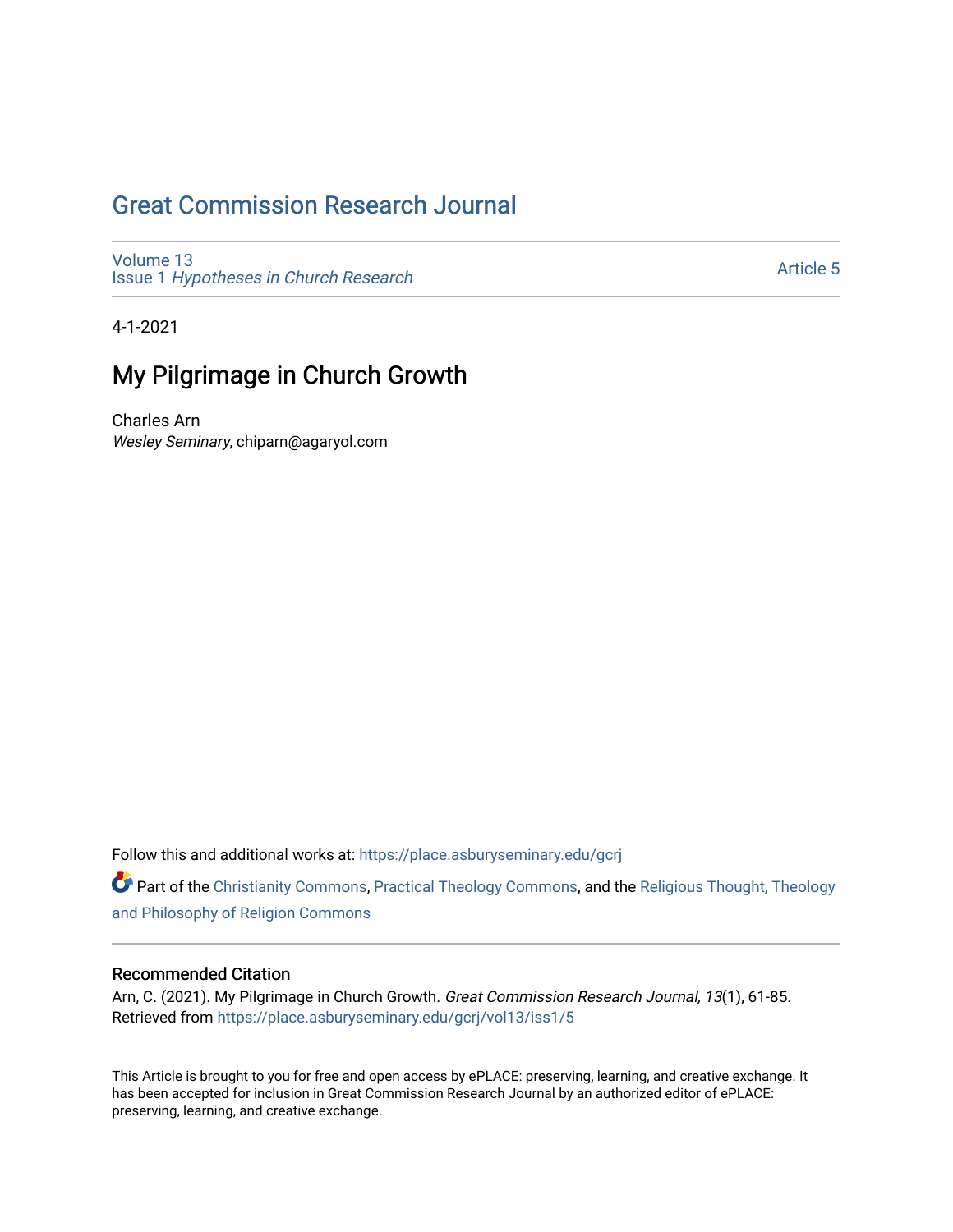# **My Pilgrimage in Church Growth** *Charles Arn*

The seven church board members eventually took their seats around the large circular table. The chairperson reached into his coat pocket, removed a stack of cards, and shuffled them as the conversation died down. Taking a card from the middle of the deck, he glanced at those seated around the table, then turned back to the card and read it aloud:

*"Question: The church picnic is coming up next month. In the past, the picnic has been for church members and their families. Someone has suggested that guests and neighbors be invited this year. The cost to the church will double for additional food and materials. Do you support the suggestion?"*

The chair paused momentarily. "All those in favor?" With no comments four of the members extended their arms and raised their thumbs skyward. "Those opposed?" The remaining three around the table turned their thumbs down as a sign of disagreement. The seven looked to the chair in anticipation as he read the bottom half of the card, *"Answer: This could be an excellent opportunity to meet friends and neighbors who might otherwise never visit the church. 'YES' — add 10 members; 'NO' lose 5 members." A cheer rose from the group, particularly the four whose correct votes had led to new members.* 

*"Question #2"* said the chairman as he pulled out another card, *"The church high school department needs \$2,000 for a retreat in the mountains this winter. The church has been asked*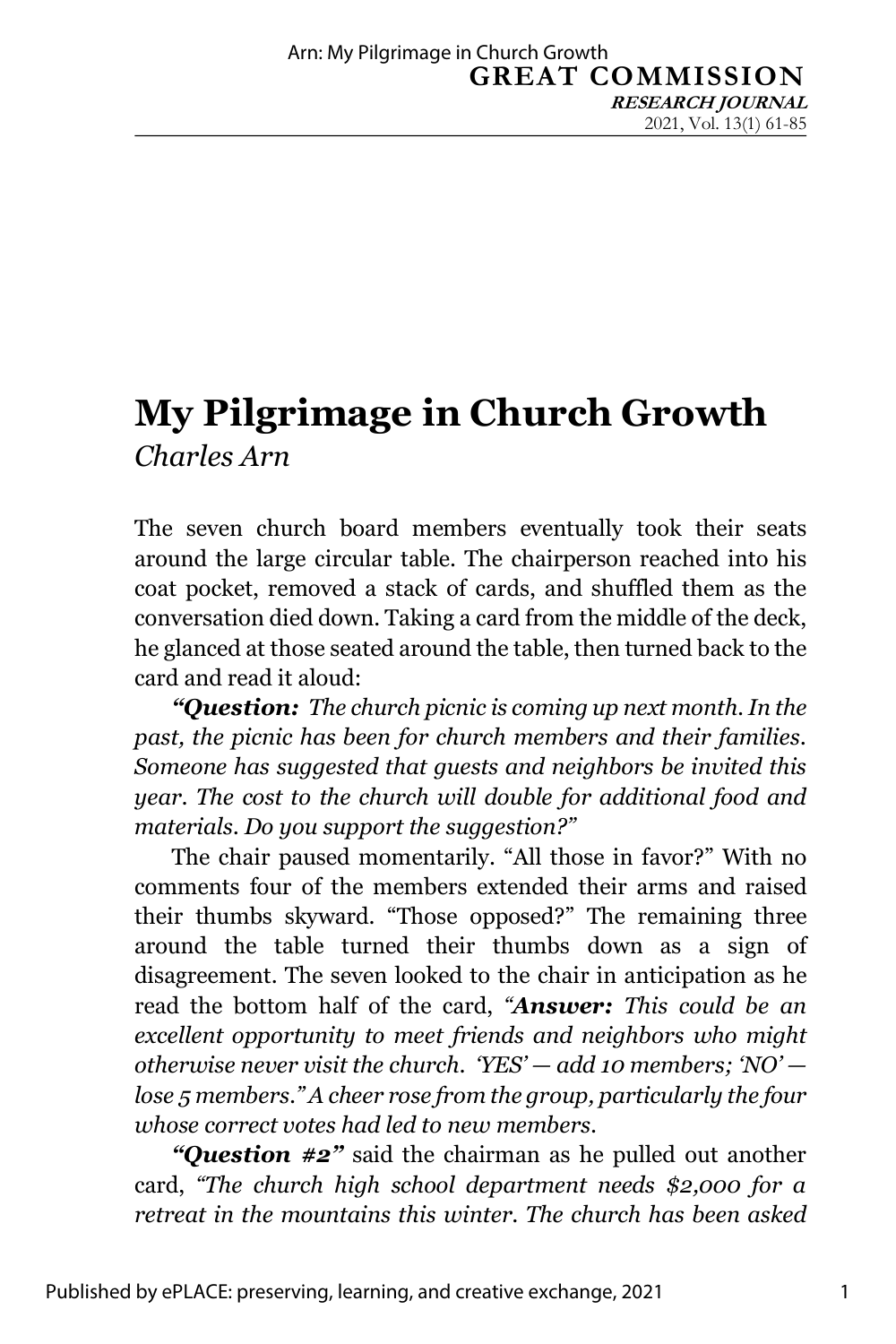*for a donation. Should you vote for the gift?"* The chairman turned to the group. "Those in favor?" This time the vote was a unanimous thumbs up as the board members confidently anticipated the additional members from an obviously correct answer.

*"Answer:"* read the chairperson, *"It would be important to clarify the purpose of the retreat. Will the event contribute to the outreach of the church? Or will it be only for high school kids who are already in the church? There is nothing wrong with a high school retreat. But all the departments in a church should be moving in the same direction. YES — add 2 members NO — add 5 members."* A murmur of disappointment rose from the group for not receiving the additional members.

And so the game continued for the next 15 minutes as participants slowly but surely learned how decisions they make as church leaders often affect the outreach and growth of a church.

The "Church Growth Eyes" card game was only one of a number of learning experiences I had the pleasure of creating over my years of involvement in the field of Church Growth. The name of this game came from Donald McGavran's expression *church growth eyes* meaning "A characteristic of Christians who have achieved an ability to see the possibilities of growth and to apply appropriate strategies to gain maximum results for Christ and His Church" (McGavran & Arn, 1977, p. 127).

But before I recollect my own pilgrimage in Church Growth, I want to point out that my footsteps closely follow those of my father, Win Arn, who many consider the "Father of the *American* Church Growth Movement." Win passed away in 2003 at the age of 83. Here is his story in his own words from the book *Ten Steps for Church Growth* (McGavran & Arn, 1977, pp.10-14):

> I came to Church Growth from a background in evangelism. As the director of a large evangelistic organization aimed primarily at winning youth, we had what we thought was an effective approach to a very winnable segment of society. A distinctive of the ministry was a youth rally where attendance of over 2000 per meeting was common. This rally included a variety of activities to attract youth, and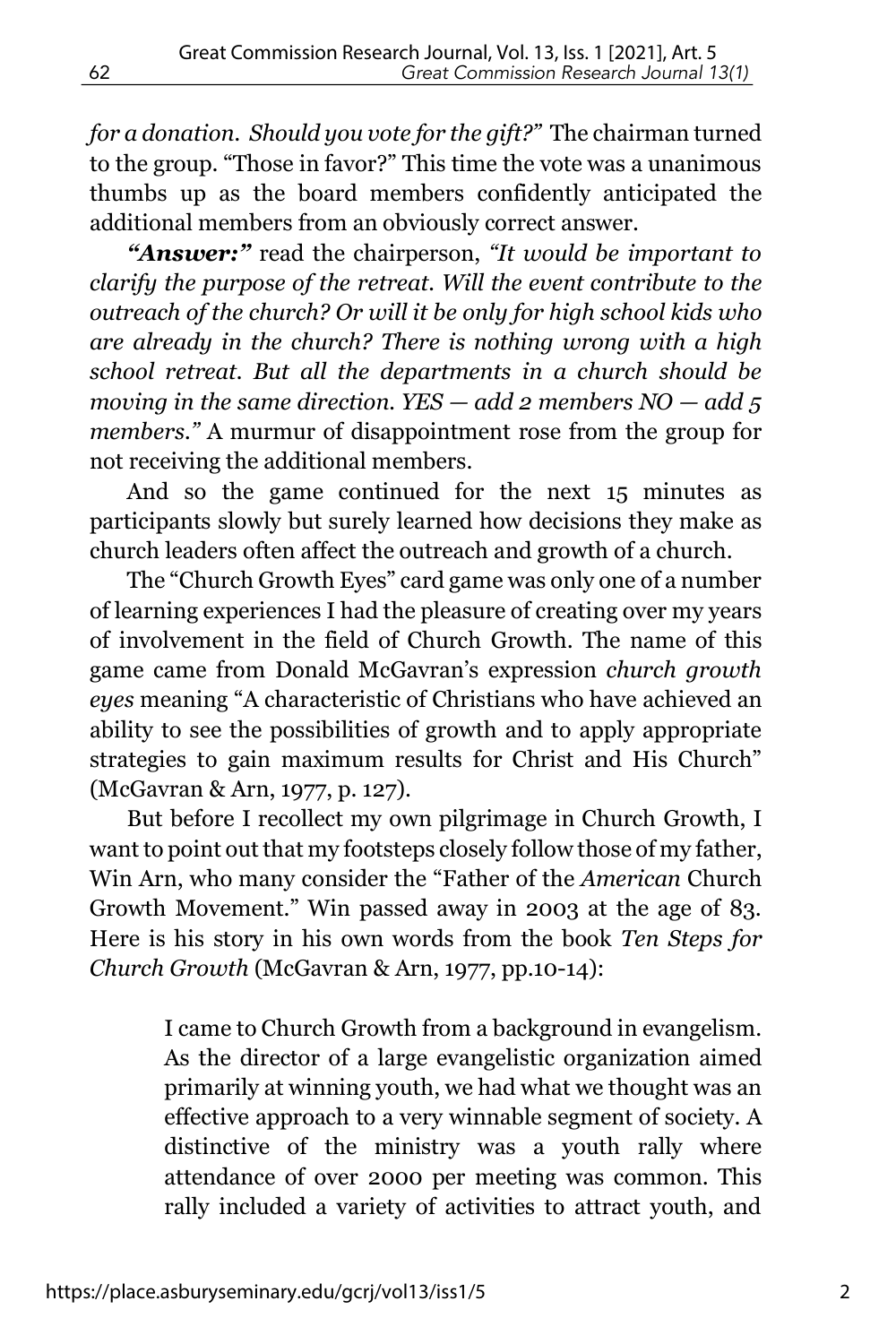concluded with a message of salvation. Week after week, with few exceptions, 5 to 50 young people would come forward at the invitation to make a "decision." This appeared, at the time, to be very effective evangelism. Those who made "decisions" were counseled, given literature, and encouraged to attend a church. We kept in touch with them and followed their spiritual progress as much as possible.

While much good was accomplished in this ministry, I sensed problems. What happened to those who made "decisions"? Did they become growing, reproducing Christians? Did they become actively involved in a church? Some did, of course, and those individuals became the public illustrations used to validate this method of evangelism. But what about the others? What were the longterm results? What were the actual facts? I determined to find the answer.

I researched, collected data, interviewed, and analyzed until I had a body of significant facts. The results were startling! The "fruit that remained" was seriously lacking! The evangelistic effort included prayer, a fine staff, and proclamation of the gospel; yet much fruit seemed to fall to the ground, decay and die.

At this same time, I served as leader for an area-wide evangelistic crusade that brought to Portland, Oregon, a leading evangelist. He was preceded by a highly organized and efficient staff anticipating a two-week evangelistic campaign. Hundreds of prayer groups were formed. Billboards covered the city. Daily newspaper ads on television commercials foretold the event. Counselors were trained. Finances were raised. The crusade was held, decisions were made, and all acclaimed it a success.

When it was over and the team had gone, I again researched the "fruit". To my dismay, it was seriously lacking. What was wrong?

Friends gave me counsel: "Don't worry," said one, "if just one soul was saved it was worth it all." That didn't satisfy me. Another reassured me, "God keeps the records. Our job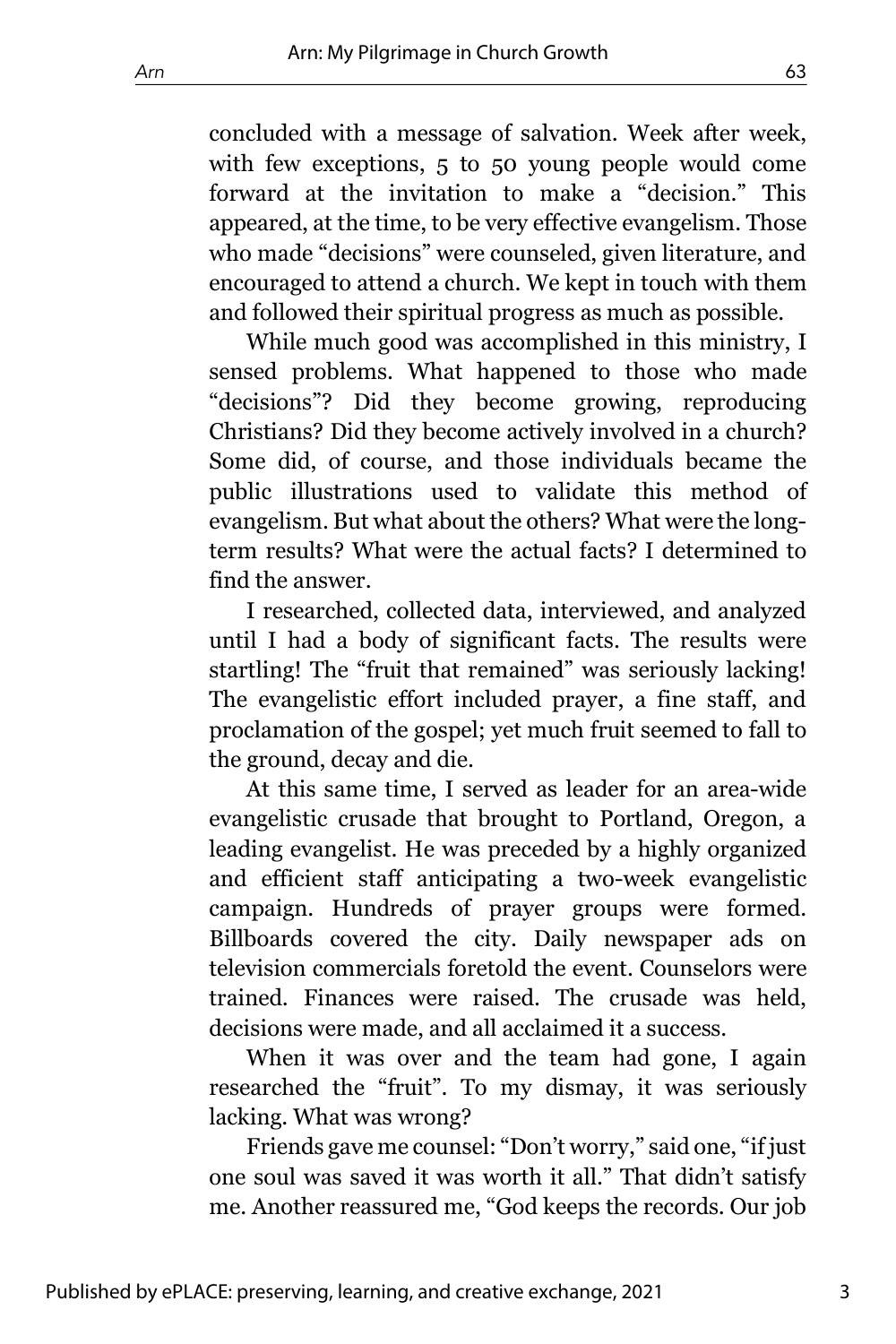is to preach the Gospel." I couldn't fully accept that either. A third person said, "Some seeds fall on good ground; some fall on bad ground. You take what you get." But that wasn't enough truth for me. There had to be a better answer.

The problem, I soon discovered, extended beyond evangelistic crusades. The evangelistic dropout problem affected the church itself. The Home Mission Secretary of a large denomination described it within his own church community: "There is what we must describe as an obedience gap. Statistics show mortality rate of 75% of our new converts. Why is it that only one convert in four ever make it to the point of church membership?"

Struggling with the problem of the fruit that remains, I began to find answers. For example, I discovered that evangelistic efforts can be well advertised, financed, promoted, prayed for, and able to evoke decisions, yet be relatively fruitless if they are not a vital part of a local church ministry. In fact, the closer evangelism is integrated into a local church, the greater will be the "fruit that remains."

A second discovery was the need to change the goal from *decisions* to *disciples*. What a difference this made! A *decision* suggests a moment in time, a single event. A *disciple* suggests a way of life, incorporation into the body. The concept of *decision* has outlived its usefulness. The word is unbiblical and inadequate to describe the life commitment called for in Scripture.

A third discovery was that evangelism is more effective, not as a special once-a-year emphasis, but when it is built into the fabric of the church. When evangelism is an integral part of the continued program of every church, when Christians are meaningfully involved in outreach, two things happen: (1) those involved will grow and mature as they learn to witness, study the Word and learn to pray, and their numbers will grow; (2) there will be more "fruit that remains." When a new convert has found Christ through the efforts of the members of the local congregation, relationships have been established. A natural follow-up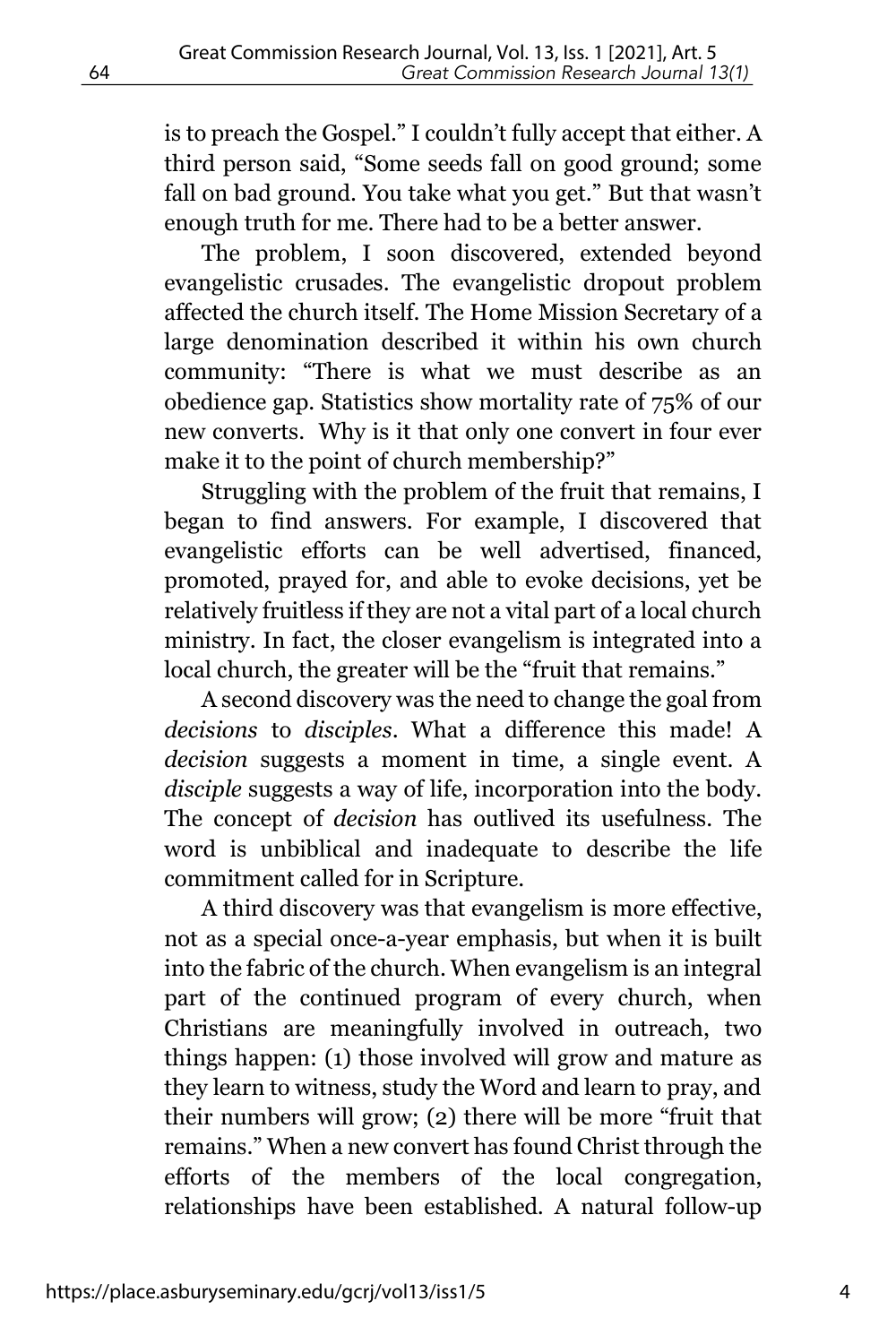solves the problem that plagues most professional evangelist efforts — the "follow-up gap." The closer the sociological, psychological, relational bond between the new converts and established Christians in a local church, the greater the yield of fruit.

My pilgrimage to Church Growth really started in frustration and dissatisfaction with evangelistic methods I had seen and been a part of in America. My search led me to the local church. The church is God's plan for making disciples and for winning the world.

To acquire more expertise, I visited the School of World Mission and Church Growth at Fuller Theological Seminary. When I inquired about resources for American Church Growth, I found that Dr. Donald McGavran and C. Peter Wagner were team-teaching a course applying world principles of Church Growth to the American scene. I immediately enrolled. As I listened and learned, I realized here was the effective approach to evangelism for which I had been searching. In those hours, I experienced my third birth – "conversion" to Church Growth thinking.

As an American churchman, I saw the necessity of applying Church Growth concepts and insights to this nation. After my growth "conversion," I began to apply the gifts and abilities God had given me to help Church Growth thinking become known in America. The first step was to coauthor a book with Dr. McGavran we called *How to Grow a Church*. As I write this [1978], the book is being used to introduce Church Growth throughout North America. Next came a 16mm film by the same name, followed by other films, articles, and seminars introducing and sharing the principles of Church Growth to America with the goal of increasing His Church.

I founded the Institute for American Church Growth as a "leap of faith." I resigned a comfortable denominational position and, without any visible means of support or even the assurance that America would receive Church Growth thinking, began the ministry. My strength was the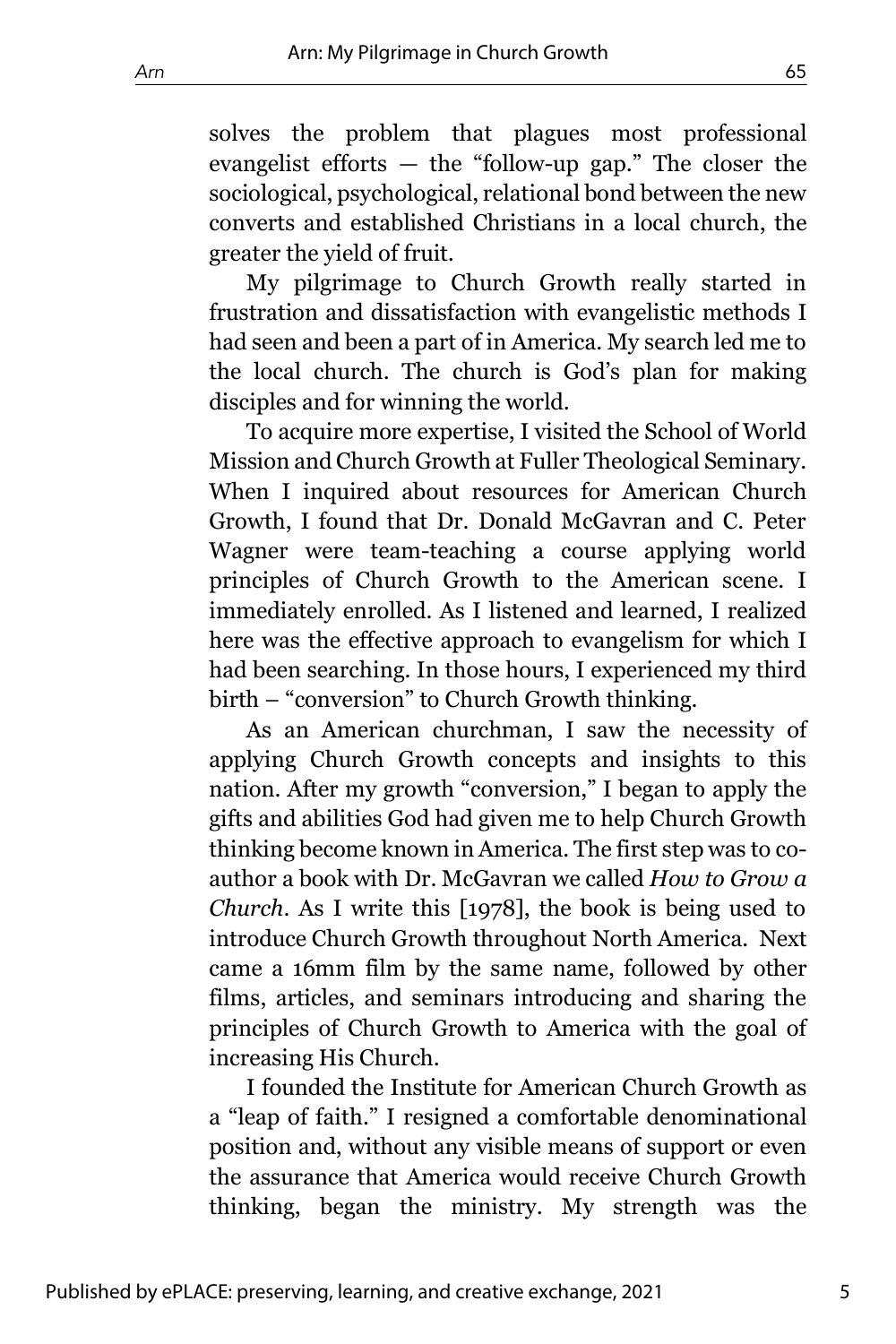knowledge that God wanted His Church to grow in America. That was enough! The Institute was organized for four purposes:

- 1) To motivate and encourage evangelism and Church Growth in America.
- 2) To enable individual churches to devise strategies and bold plans for growth.
- 3) To help pastors and lay people understand their growth problem and apply reproducible principles of growth.
- 4) To serve as a resource for the church-at-large in its growth efforts.

Today there is an exciting new ferment. God is doing a new thing in and through His Church. The principles and concepts of Church Growth are being used for effective evangelism in America and around the world. It is my hope and prayer that church leaders will consider and apply the insights of Church Growth thinking. Because, as Dr. McGavran is so fond of saying, and I of repeating: "It is God's will that His Church grow, that His lost children are found."

# **Getting Started in Church Growth**

In 1973 I had enrolled in a master's program at the University of Southern California (USC) majoring in the field of Instructional Technology. At around the same time my father, Win Arn, had discovered the insights of Donald McGavran and started the Institute for American Church Growth to spread "Church Growth thinking" across North America. So, a number of the early Church Growth resources used by the Institute grew out of my class assignments at USC. For example, the "Church Growth Eyes" game was a final project for a class in simulation and gaming.

My introduction to Dr. McGavran was the result of a video production class I took at USC. Win also had an interest in media, having produced 28 films/videos, 5 seasons of Christian television shows, and a Christian radio program over the course of his career. One day Win mentioned the idea of producing a 16mm film featuring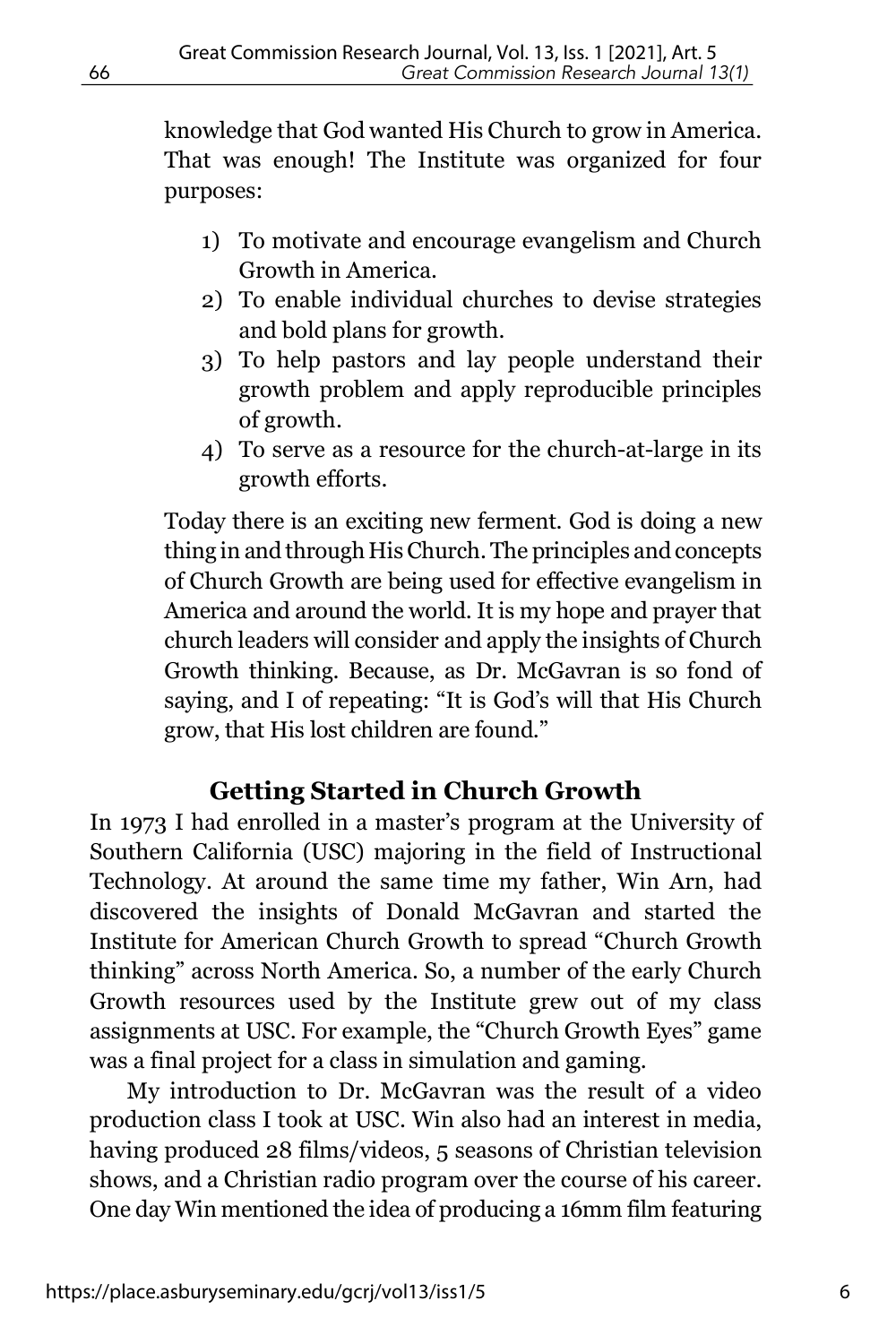Dr. McGavran and his Church Growth ideas. One question my dad wondered about was how this short little man with squinty eyes, graying goatee, and receding hairline (who bore a vague resemblance to Colonel Sanders) would come across on film. I suggested that we try filming McGavran for a short project related to my class at USC. Win asked Dr. McGavran if he would agree to a short video of him answering a few questions on Church Growth. "Don't expect much," Dr. McGavran responded, "but I'm happy to help." I borrowed the school's black and white reel-to-reel video recorder, and after a half hour of recording we played it back. It worked! McGavran had an engaging sparkle in his eye, conviction in his voice, and mastery of a topic that was brand new to the American Church. In the years following that first recording, Win Arn went on to produce several dozen films/videos that introduced "Church Growth Thinking" to literally tens of thousands of people in the greater Church. I remember Win saying one time that he liked making films because "…they go to places I will never be and speak

to people I will never see." Another memory that comes to my mind was a time when Win showed Dr. McGavran the first cut of the 16mm film called "How to Grow a Church." It was a 28-minute film that did an excellent job of introducing viewers to McGavran and his Church Growth principles. After he had seen the film, McGavran turned to Win and said in characteristic humility, "Films make mountains out of mice."

#### **How to Grow a Church: The Book and the Film**

In the passage recounting his story, Win mentioned the book *How to Grow a Church*, the first book on American Church Growth that eventually sold over 250,000 copies. The format of the book was a dialogue between Arn and McGavran. As I reflect on this style, it was genius. Not only was the dialogue more engaging to readers (many of whom would be laypersons), it allowed Win to engage with Dr. McGavran on a variety of topics while still being somewhat of a novice in Church Growth. Here is a brief excerpt from Chapter One of *How to Grow a Church*. The topic of conversation is "possibilities for growth."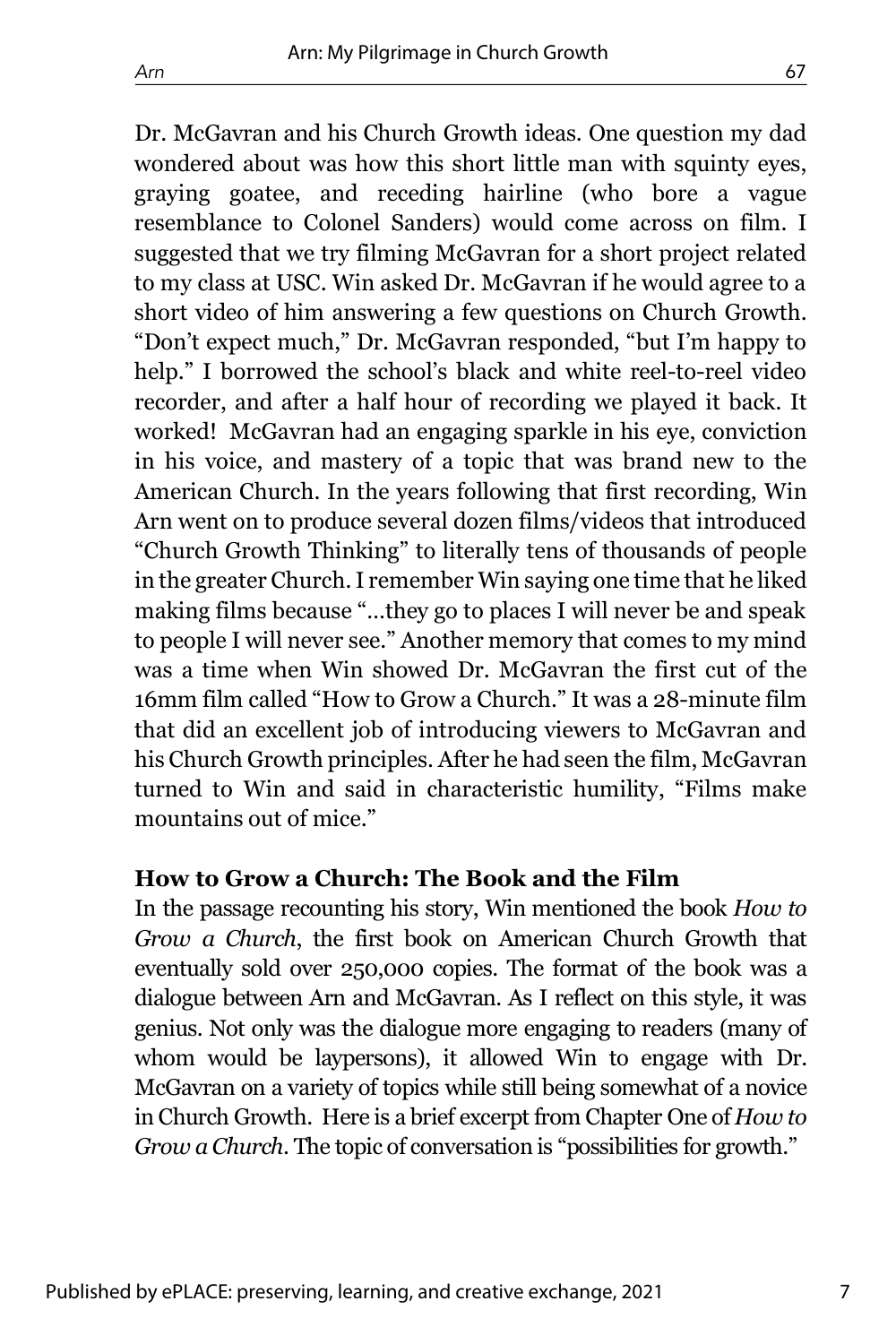WIN ARN: So, if the potential is there, why is it that so many churches have not seen the possibilities and done something about it?

DONALD McGAVRAN: So many Christians have become accustomed to—preoccupied with—their own congregation. They like their own congregation. That's perfectly natural. They should. But unfortunately, the outsiders remain *outsiders.* There is no way of reaching these outsiders when a church is preoccupied with its own members. So, congregation after congregation is sealed off to itself, by its own language, its own culture, by its own degree of education, or wealth, or residence. The bridges to other segments of the population, across which Church Growth will occur, simply are not built (McGavran & Arn, 1973, p.3).

Many afternoons and evenings I would put a Wollensak reel-toreel tape recorder in the trunk and my dad and I would drive to Dr. McGavran's house in Altadena, California. Mrs. McGavran always had a pot of tea prepared. He was always dressed in a suit and tie. I still remember my shock the first time I entered their living room and spotted a 30' python skin Dr. and Mrs. McGavran had brought back from their missionary work in India. On the opposite wall was a 10' tiger skin he said the locals had killed when the tiger was harassing their village. McGavran and Arn sat in the living room around a coffee table with only a few pages of notes and chatted about Church Growth. It was my job to set up the recorder and make sure the content was intelligible.

The content of the book was divided into chapters: 1) Possibilities for Growth, 2) Growing Churches of the New Testament, 3) Discovering Responsiveness, 4) Measuring Church Growth, 5) Leadership for Growing Churches, 6) Characteristics of Growing Churches, 7) First Church, 8) New Church, 9) Changing Church, 10) Suburban Church, and 11) Go and Grow. My mom's job, when we returned home, was to transcribe that evening's dialogue with an IBM Selectric typewriter. One of my mom's happiest days was when my dad brought a word processor home for her, since prior to that she had to retype the entire manuscript with each subsequent editing!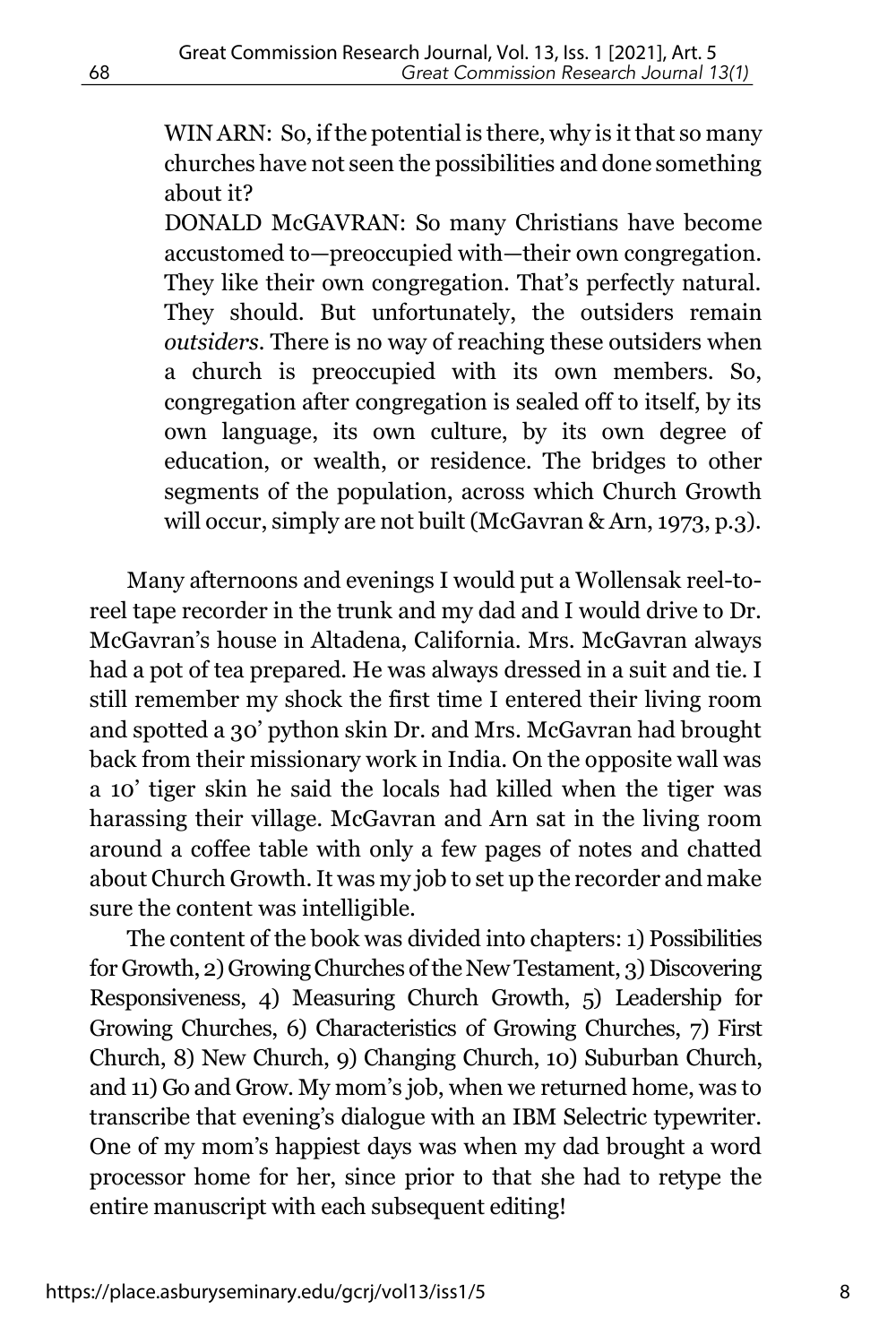A year after its completion, *How to Grow a Church* was released. Billy Graham had written the Foreword, saying*,* "This is an exciting book which is at once both simple and profound. The authors challenge us to expect great things when God's work is done in God's way" (McGavran & Arn, 1973, pp.iii). McGavran and Arn went on to co-author three more books, all of which I had the privilege of editing. In fact, the third book (*Growth: A New Vision for the Sunday School*) I co-authored with Drs. McGavran and Arn. It was a book written on the 200<sup>th</sup> anniversary of the Sunday School (1980). In the text we sought to apply a number of Church Growth principles to the institution of the Sunday School whose national enrollment was declining even more dramatically than Protestant Church membership.

When we realized that the interview and dialogue technique used in the *How to Grow a Church* book seemed to work, we decided to try it on 16mm film. The genre of 16mm film, however, was a bit more challenging. To grab and hold viewers' attention for a half hour around a somewhat academic topic like Church Growth required more than just a talking head. We worked with a Christian film production company, Johnson/Nyquist, and identified the principles we wanted to highlight, the authorities we wanted to interview (featuring McGavran), and the case studies we wanted to use to illustrate Church Growth in action.

Gospel Films, Inc., an international Christian film distribution company, agreed to carry *How to Grow a Church* in their more than 40 local film libraries. This gave churches around the country access to the film and gave church members a chance to hear the message, "God wants your church to grow." I remember one scene in which Win Arn was discussing the topic of small groups with Dr. McGavran. Arn posed the question, "Can small groups help a church grow?" to which McGavran responded, "Small groups do promote friendship, love, harmony, mutual support. All those things are desirable. However, if the small group consists exclusively of people who are already Christians, exclusively of the existing members of the church, then it has very little meaning for the growth of the church. On the other hand, if the small group makes it a point to include within itself those who have not accepted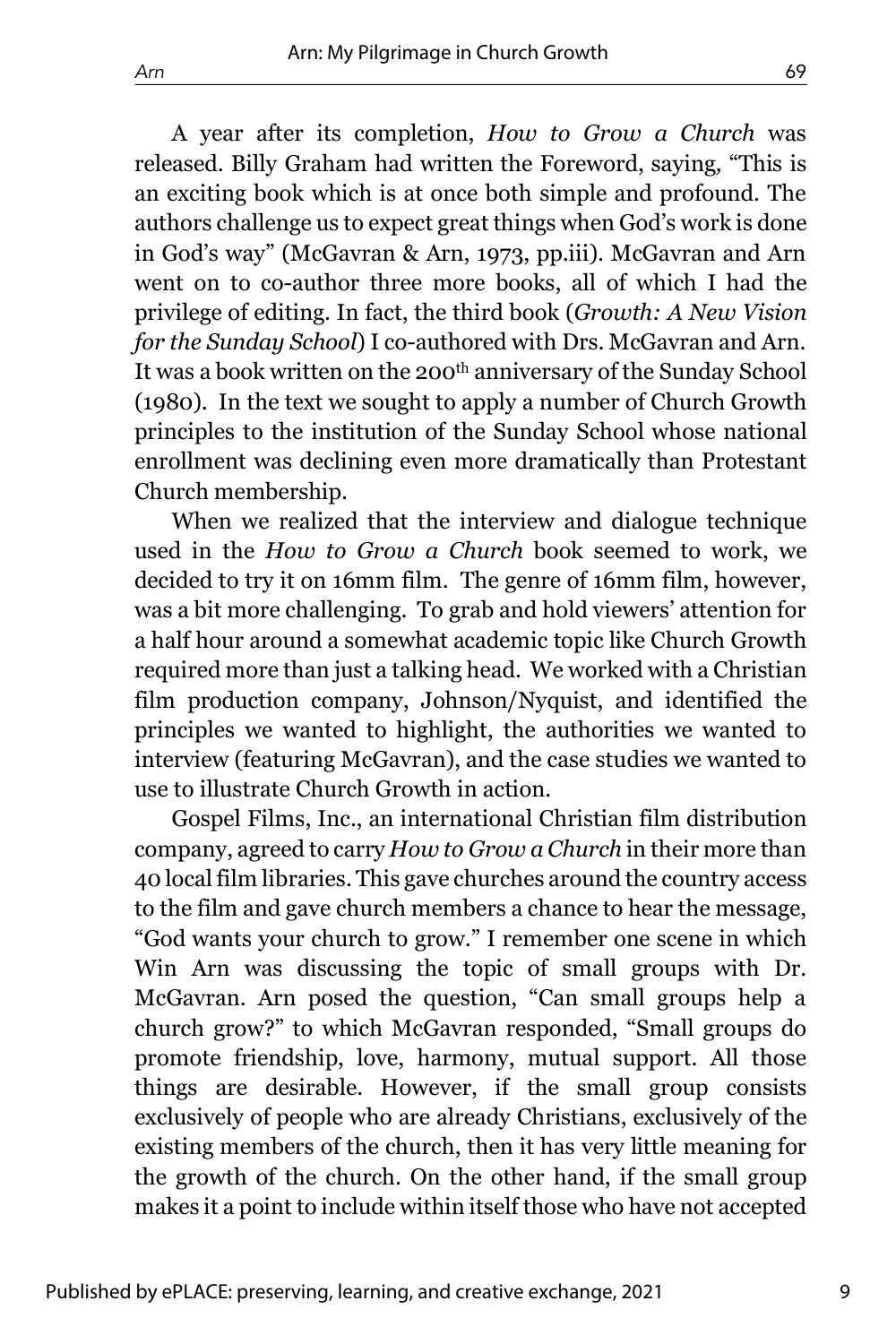Christ, then the small group is one of the most effective ways of winning people to Christ."

This film was one of the most effective tools in the early days for introducing people to Church Growth thinking. A few years later, Win produced a sequel entitled "Reach Out and Grow" which included more authorities, case studies, and, of course, more of the little gray-haired, balding man telling viewers that "It is God's will that His Church grow, that His lost children are found."

#### **The Institute for American Church Growth**

When Win took the class at Fuller Seminary and discovered Church Growth, he was a regional executive with the Evangelical Covenant Church headquartered in Pasadena. With all that went with such work, he soon became frustrated with the "administrivia" that drew him away from his new passion of Church Growth. He determined to take a leap of faith and start a new ministry—the Institute for American Church Growth. As I look back on those early years, with a wife, four kids, house and car payments, and no identifiable means of income, Win had more faith than I could have mustered.

One of the early business items for the new company, after selecting a board (McGavran was chair, Peter Wagner was vice-chair), was to identify possible sources of funding to pay the bills. There were two sources of income, "products" and "services". The first category included books, films, posters, and a newsletter/magazine. The second included consulting with local and denominational church bodies, public speaking, and research. It sounded daunting. But we set out on the pilgrimage.

The first product the Institute produced was my little card game, "Church Growth Eyes." We also rented out copies of the film *How to Grow a Church* to churches. Gospel Light Publishers had printed and was distributing the book by the same name. To kick off the release of the book, Gospel Light asked Win and Dr. McGavran to present a leadership seminar. Attendance was greater than expected; it looked like several hundred from the photos I took. This experience gave us the idea that perhaps seminars could be another vehicle for spreading the insights of Church Growth. A few months later, Drs. Arn and McGavran led a second seminar in Portland, Oregon.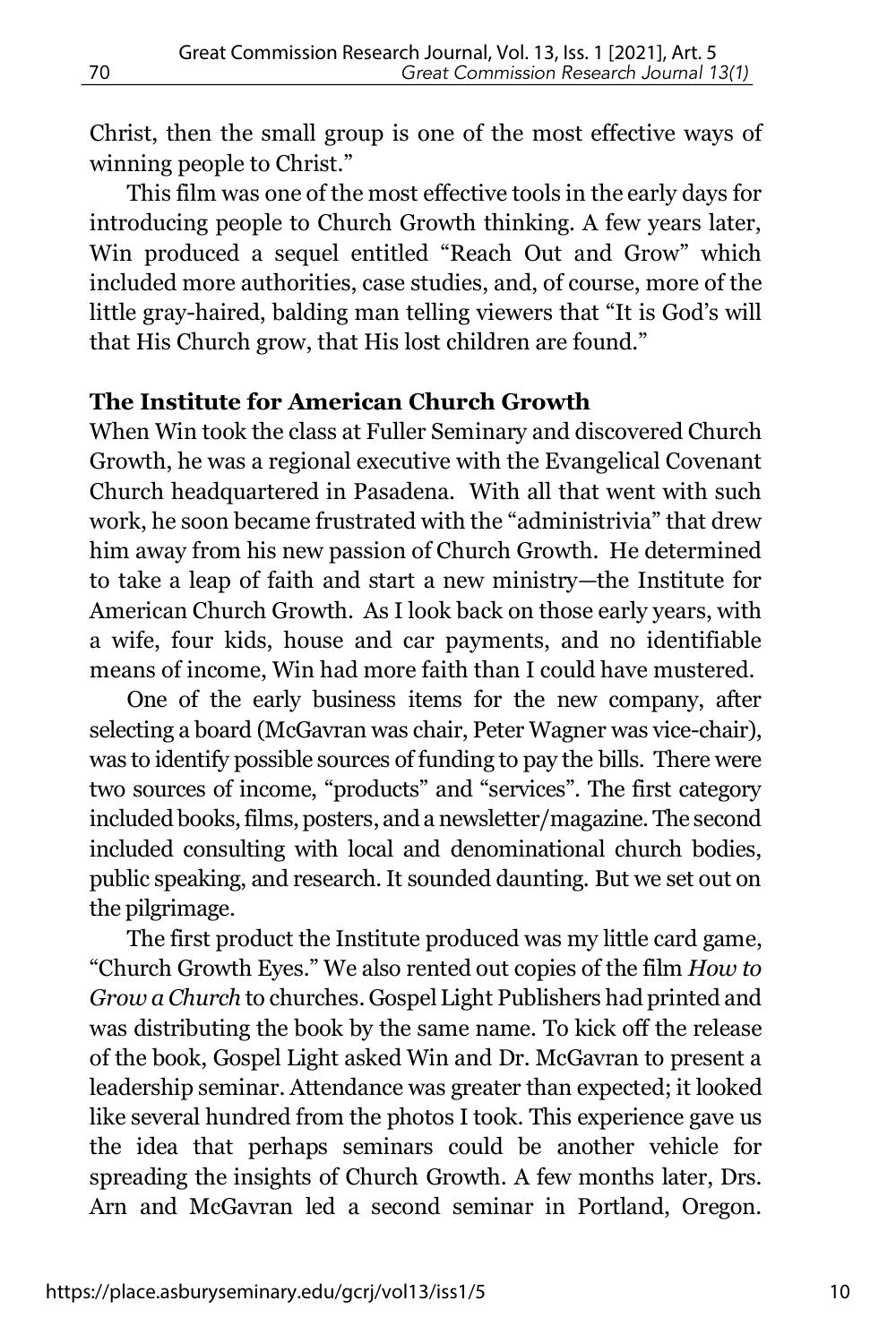Coming home on the plane, we debriefed the experience and, out of that discussion, the "Basic Growth Seminar" was born.

### **Basic Growth Seminar**

The resource of 16mm film (and later video tape) proved to be a tremendous tool to "go to places we'll never be, and speak to people we'll never see." At the same time, 30 minutes of watching a 16mm film was hardly enough to redirect the paradigms of church members from inward to outward. A 10-hour experience of thinking, laughing, sharing, and learning about Church Growth had greater potential.

The Basic Growth Seminar workbook cover read, "Envision your church exploding with life and vitality…reaching out and winning people…making disciples and responsible members…expanding new horizons…Christians enthusiastically involved in the ministry and outreach of your church…that's Church Growth!" Win and I worked together on designing the Friday night/Saturday seminar, creating a variety of teaching activities that kept participants (mostly laypersons) enjoying themselves and learning in the process. One of the teaching techniques I had learned at USC was to have participants take a quiz and then debrief it together. In the Basic Seminar, participants were divided into smaller groups and instructed to identify the correct answer to each of ten questions (with a "grand prize" going to the winning team). Once the groups had (hopefully) selected the right answers, the seminar leader would review each question along with an explanation and the correct answer. (The grand prize would turn out to be a free trip to the Hawaiian Islands, assuming the winning team could convince their pastor to cover the expenses!) Here are a few questions from the quiz. Can you get them right?

- 1. A local church has the best opportunity for growth when
	- a. there are relatively few churches in the community
	- b. there are many non-Christians in the community
	- c. the members of the church have different demographic characteristics than the community
	- d. there are many young people actively participating in the church and its activities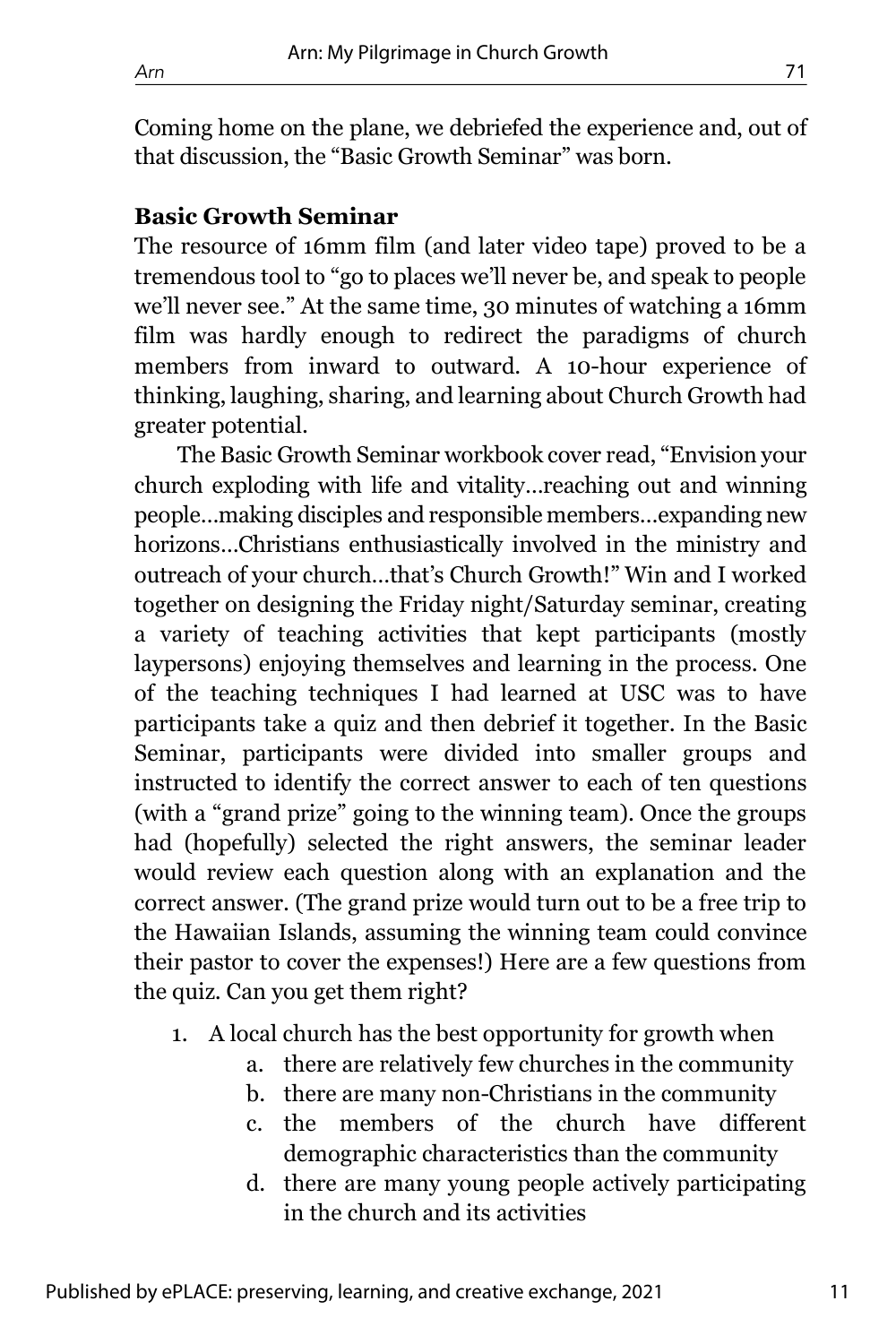- e. it has established a "name for itself" in the community
- 2. Prior to dynamic church growth, it is most important to have an understanding
	- a. of successful and unsuccessful methods used by other churches
	- b. that it is God's will that His Church grow and His lost children are found
	- c. of the church's theological position and doctrine
	- d. of the community around the church
	- e. of the church's growth goal and that members have an active part in achieving that goal
- 3. An early church in the New Testament was the first to cross the culture barrier of Jew and Gentile. The church was located in
	- a. Laodicea
	- b. Philippi
	- c. Antioch
	- d. Jerusalem
	- e. Thessalonica

Another activity in the Basic Seminar was teaching participants new Church Growth terms such as "classes of leaders," "great commission goal," "non-growth excuses," and "removing the fog." Using a page in their seminar workbook titled Church Growth Glossary, participants were to write a super-sentence that included as many vocabulary words as possible. They then read the sentence to their neighbor who, if the sentence was exceptional, volunteered that person to read it to the group. The readings were inevitably followed by appreciative applause. It was a great learning experience… disguised as fun!

Still another learning experience was a session on "Growth-Restricting Obstacles" and "Non-Growth Excuses." Participants were first introduced to the definitions:

*Growth-restricting obstacle — an internal or external barrier that keeps a church from growing.*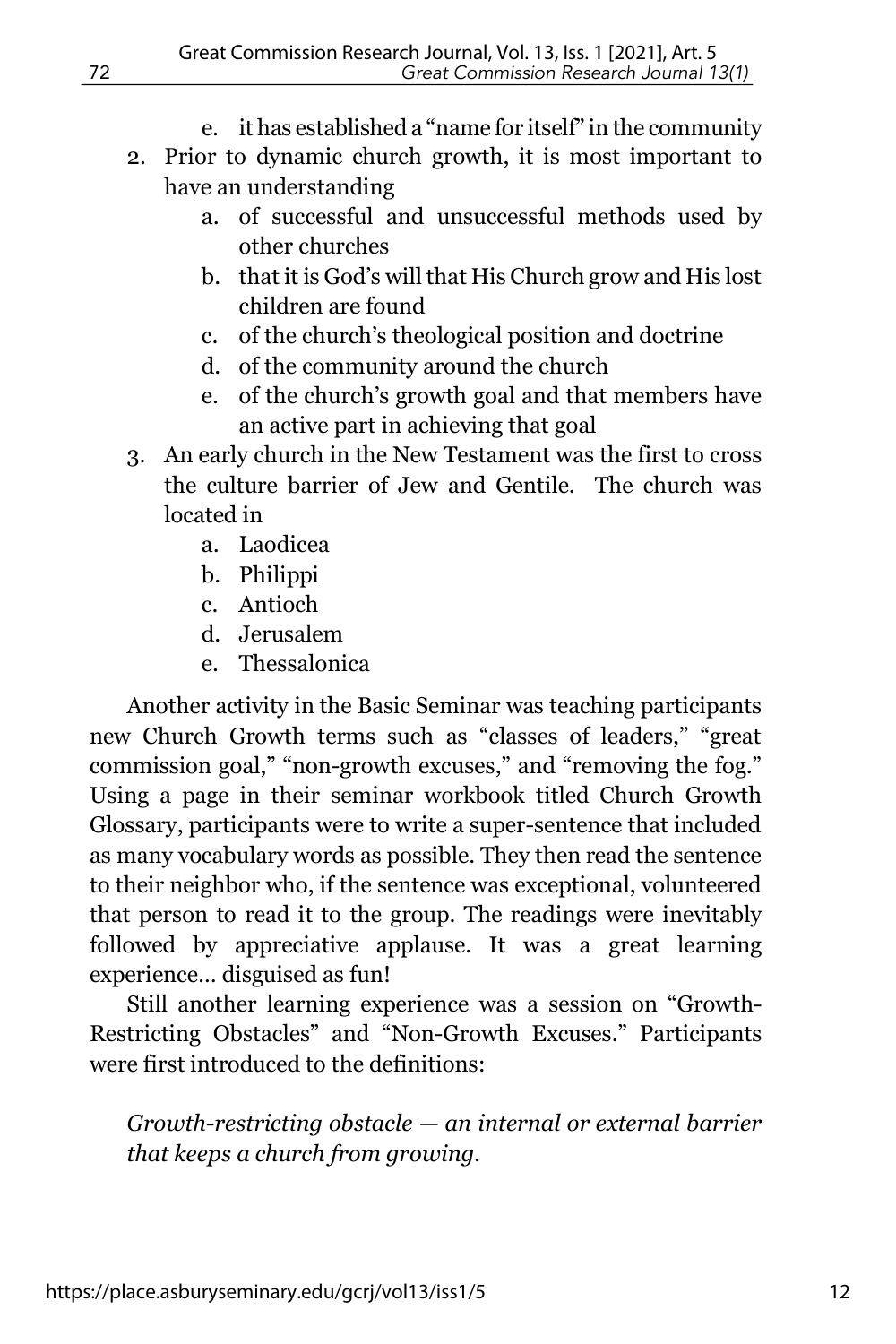*Non-growth excuse — a rationalization of failure to grow, often used as justification for non-growth.*

Then, on their own, seminar participants were to 1) list growthrestricting obstacles particularly related to their church and 2) list non-growth excuses also related to their church. Finally, they were to share and discuss their list with several people next to them. It was a great exercise in, what Donald McGavran used to call "removing the fog."

As the Church Growth movement became more and more widely known, Win and I began to ask the question, how do we *facilitate* the spread of these insights? After all, the Institute for American Church Growth was a relatively small organization, while there were thousands of churches and pastors that needed and wanted to grow. One idea was to invite denominational executives and pastors who had caught the vision of Church Growth to lead Basic Growth Seminars in their own network of churches. We packed a seminar leader's kit with films, overhead transparencies, and leader's notes and trained these men and women to present the seminar in their community. This idea worked to some extent. But it was my observation that there are certain communication skills and gifts that some have, and some do not. Win Arn had a special gift for leading a room full of people in the discovery and application of Church Growth that was hard to imitate.

#### **Church Growth Films/Videos**

Win felt that the greatest need in spreading Church Growth thinking was to communicate with laypeople. Of course, there is a place for training pastors, church planters, and regional and national church executives. But most pastors know that the hardest challenge they face in moving a church toward change and growth is *after* the leadership seminar that they and their staff have attended. The challenge is getting the members on board. Toward that end, we came upon the idea of creating a "typical" layperson that viewers (church members) could identify with on the journey of discovering Church Growth. Enter Chuck Bradley.

Chuck was a likable, somewhat gullible though dedicated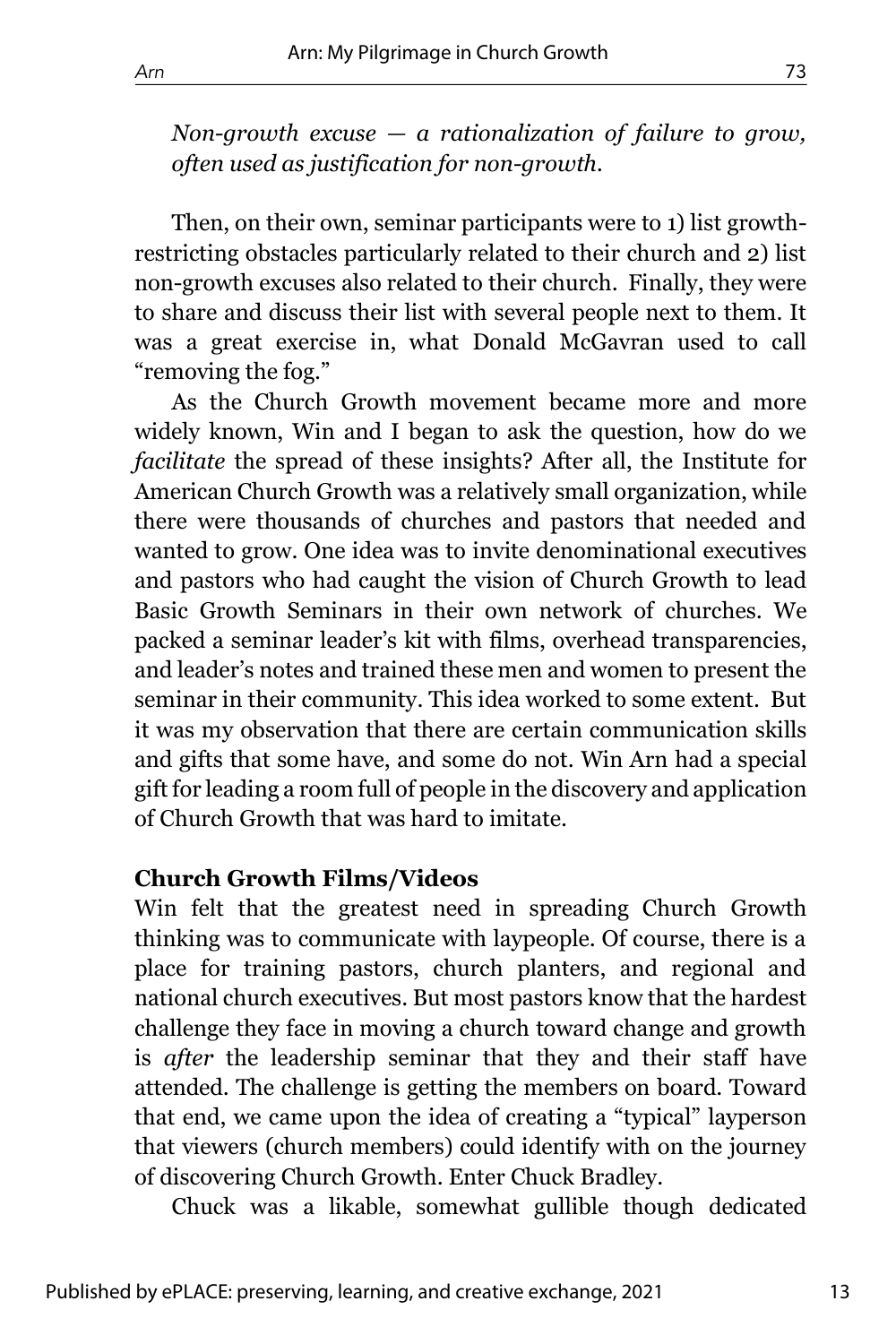church member. (In reality, he was an excellent professional actor.) In his journey through 14 different 26-minute films Chuck helped viewers see that "If Chuck can do it, maybe I can do it, too." With the help of Johnson/Nyquist film productions, Win and I created a variety of ways and means by which Chuck learned something about Church Growth. We never used the term Church Growth, and we included Dr. McGavran in only one of these films. But Chuck brought many new insights and a "Church Growth conscience" (as Dr. McGavran used to call it) to tens of thousands of viewers. Titles in the series included:

- *But, I'm Just a Layman.* Chuck learns that growth and outreach is not just the pastor's job.
- *Discover Your Gifts.* Viewers discover the world of spiritual gifts as Chuck searches for his.
- *The Gift of Love.* Financial giving is not a duty, it's a privilege.
- *The Great Commission Sunday School.* What is the real purpose of the Sunday School?
- *The Possibility Sunday School.* Can a Sunday School reach new people and grow?
- *For the Love of Pete.* Chuck learns that God reaches people through relationships.
- *Who Cares About Love?* (Parts 1 & 2) The motive of reaching lost people is love; as is the message and the method.
- *A Matter of Urgency.* We all have priorities…what is yours and your church's?
- *The Ministers.* Chuck trades places with his twin brother (Rev. Bill Bradley) and discovers that pastors are not the only ministers.
- *In His Steps…What Would Jesus Do?* Chuck tries asking and acting on—the question "What would Jesus do?"
- *See You Sunday.* An engaging film on assimilating newcomers into the life of the church.

# **Church Growth Magazine**

One of the resources we developed in the early days of the Institute was a newsletter called *Church Growth: America*. Initially it was a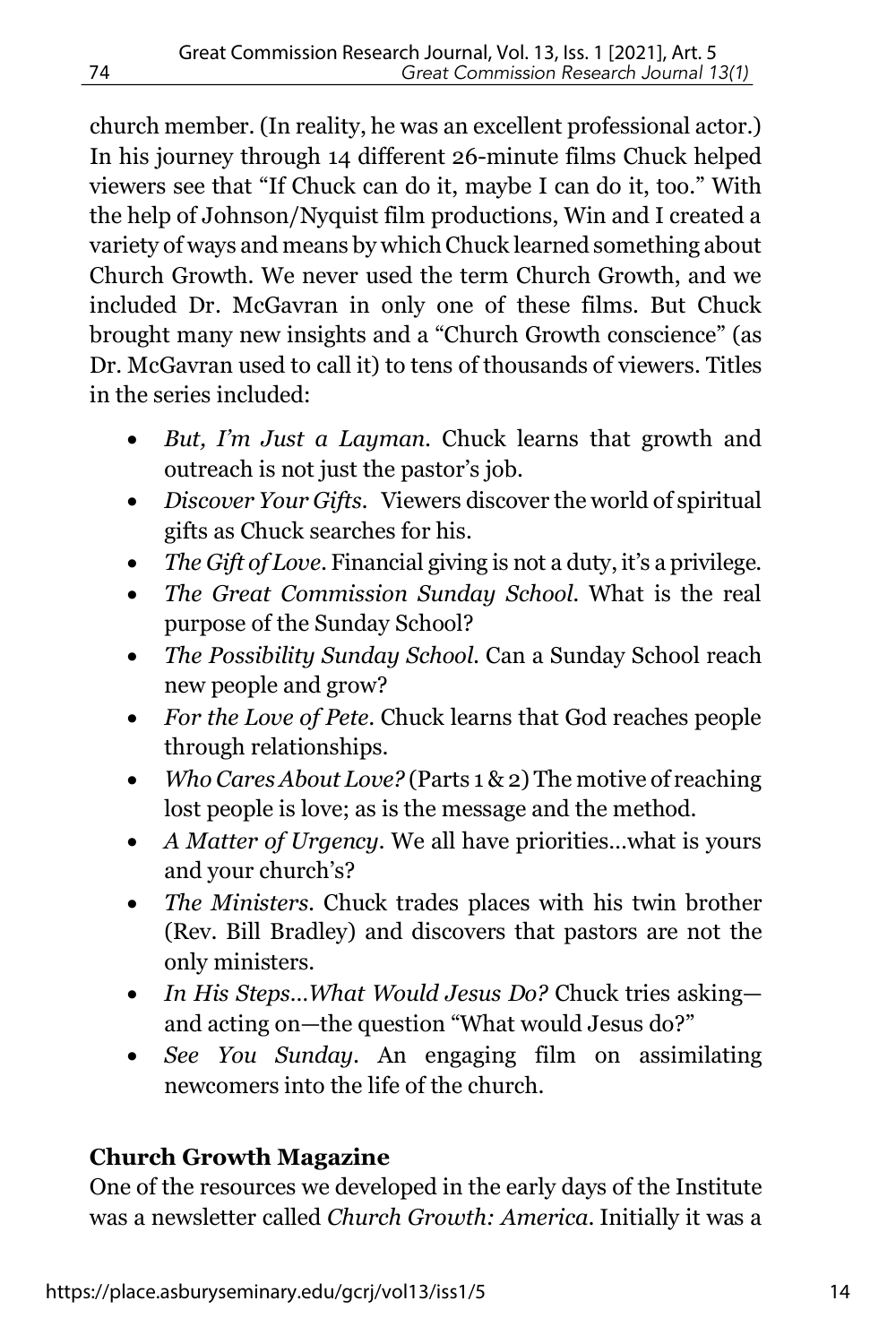simple 4-page, 2-color circular with a few odds and ends on Church Growth, along with several short articles. Ten years later, the publication had grown to a 24-page, color magazine with several indepth articles. Lyle Schaller accepted my invitation to be a regular contributor. Win had a regular column. Cutting edge research was often included. One study on mass evangelism generated so much interest it was reported in *Time* magazine. As editor, I was proud to provide this resource to church leaders for a number of years.

Speaking about *Church Growth: America* reminds me of a "God moment" related to the magazine. Those familiar with Church Growth, and even those who are not, probably know the name Dr. Gary McIntosh. Gary is a prolific writer, with I-don't-know-howmany book titles to his credit. I later enjoyed co-authoring a book with Gary (*What Every Pastor Should Know*) that received *Outreach* magazine's Book of the Year award. A fun story about Gary's entry into the world of Church Growth comes through Win Arn's invitation to Gary, then a pastor of a small Baptist church in San Bernardino, California. *Christianity Today* had recently published an article proposing the importance of being a *faithful* pastor and congregation rather than being a *successful* one. The article did not sit well with me, as it seemed to be a non-growth excuse for any church leader who wanted to justify their ineffectiveness in evangelism and outreach. Gary had just submitted an article to *Church Growth: America* making a good case for the idea that faithfulness *brings* success. And if your church is not growing, it is usually a lame excuse to say that the reason is your faithfulness. I showed Win the article and we ran it the following month. This article put Gary on our radar, and before long we invited him to join the staff of the Institute. During his time with the Institute, Gary led numerous Basic Growth Seminars and conducted many church consultations. As a result of this association, Gary has (and continues to be) a prized friend in my life. His subsequent publishing, speaking, research, and leadership in the field is one of my proudest achievements!

#### **The Master's Plan for Making Disciples**

One of the ways Win and I produced new Church Growth resources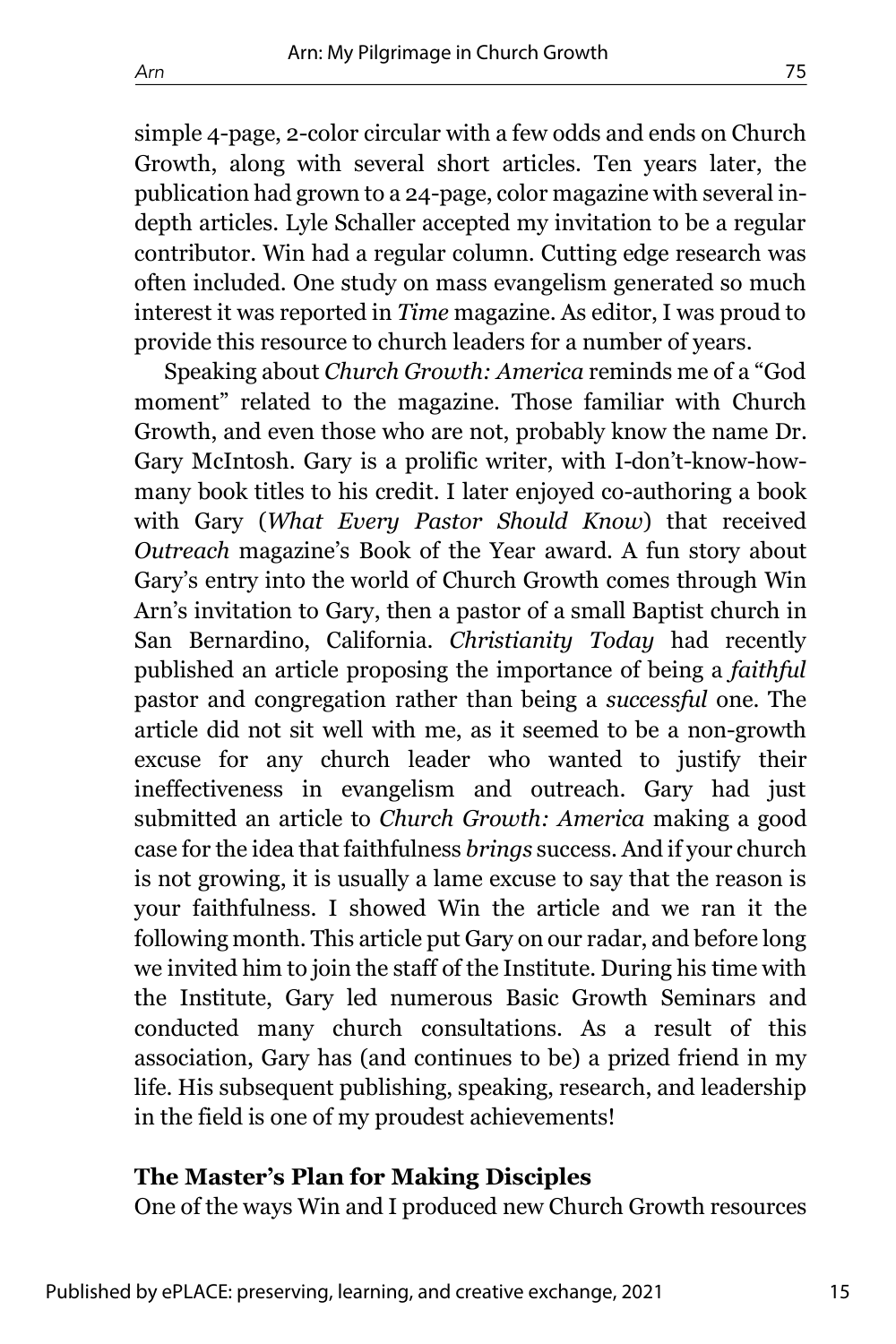was to read Dr. McGavran's writings and then identify the growth principles that could be contextualized for the American Church. One of McGavran's first books was *Bridges of God* (1955). In it, he introduces the powerful idea of "people movements." Here is how he opens the book: "A great deal of study has been devoted to Christian missions. We have come to know the answers to many questions about mission work. But what is perhaps the most important question of all still waits an answer. The question is: 'How do Peoples become Christian?'" (p.1).

The missionary McGavran continues, "This book asks how clans, tribes, castes, in short how Peoples become Christian. How do chain reactions in these strata of society begin? This is an inquiry which is of enormous concern to both younger and older churches as they carry out the great commission" (1955, p.1). McGavran uses the rest of the book to present his answer to this question. He writes of how *relationships within networks of people* are the bridges of God over which the Gospel travels. Whether it is within immediate family members, extended families, villages, or communities, the good news of the Christian faith moves and grows among common kinship, common friendships, and common associates.

This idea of People Movements led Win and me to research the ideas of "networks," "webs," and the Greek word *oikos* ("household"). Throughout the New Testament, the word "household" appears repeatedly in describing how the Gospel traveled and how people came to Christ (Acts 16:15, Acts 26:31, Luke 8:39, Luke 19:10, John 4:52, Acts 10:2,24, Acts 18:8, I Co. 1:16). This idea led to a book Win and I co-authored entitled *The Master's Plan for Making Disciples* (1982). We first printed the book ourselves and later it was later picked up and distributed by Baker Books. We partnered with Johnson/Nyquist Film Productions and created the 28-minute film, "For the Love of Pete," to illustrate the principles of identifying and reaching one's *oikos* of non-Christian friends, neighbors, and relatives.

While the book and film were in production, I was hard at work on a Master's Plan kit with a *Leader's Manual* for a layperson to lead a study. The kit also included a participant workbook, small group leader's guide, and additional material to discover and apply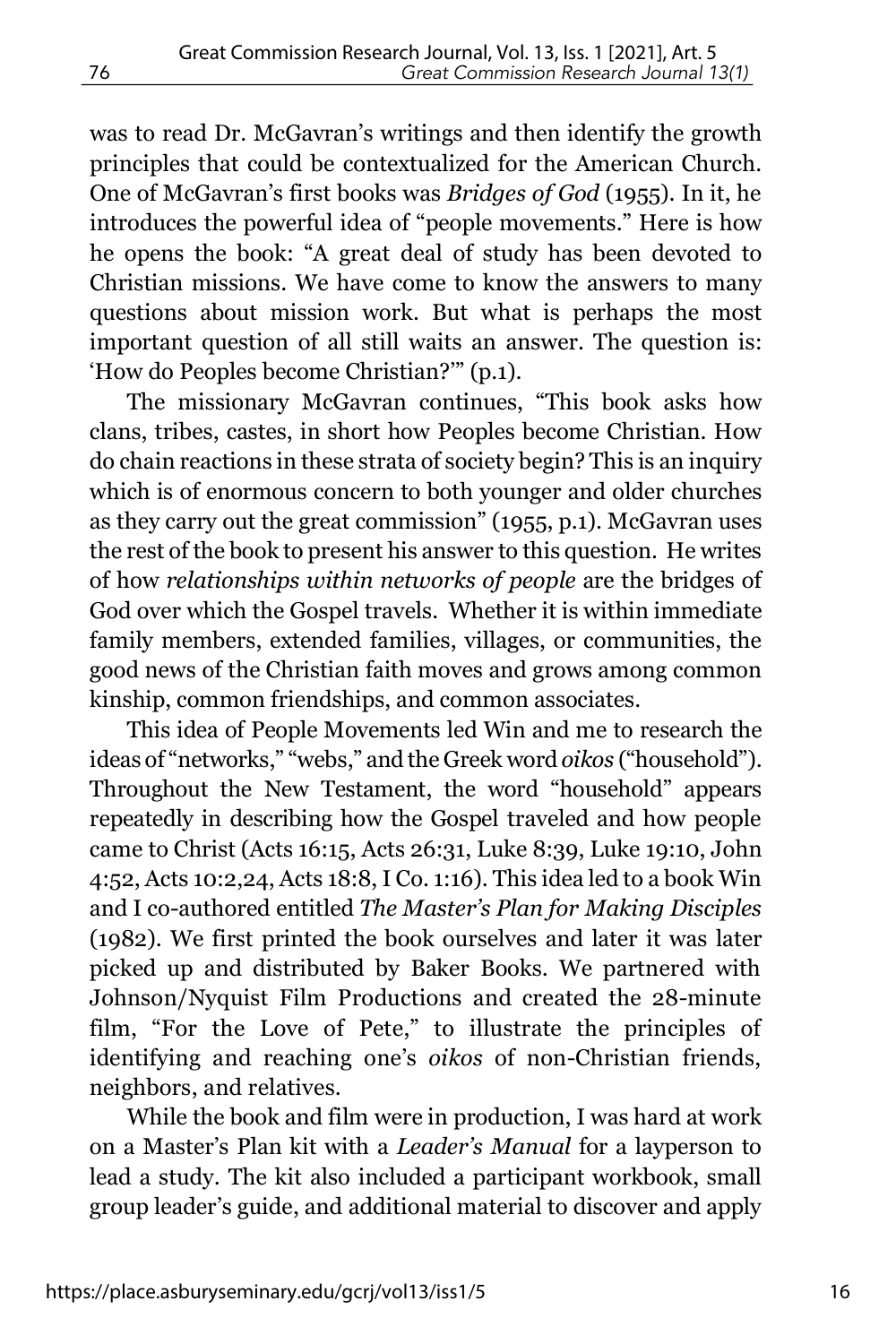the *oikos* process in their church. One of my favorite examples of a church that took the *oikos* process seriously is High Desert Church in Victorville, California. Rev. Tom Mercer, pastor of this 12,000+ member church, writes about his *oikos* discovery in his own book, *8 to 15: The World is Smaller Than You Think:*

> Back in 1979, my senior pastor asked me to attend a seminar with him, one led by Dr. Win Arn. Until that time neither of us had heard much about the word "oikos," let alone the principle behind it. The church had hired me because the youth ministry needed a boost. (The first Bible Study I led had a grand total of four students.) It was at Dr. Arn's seminar that I was introduced to the basic principle of *oikos* that I'm going to share with you. Of course time and experience have refined its implementation. But it's efficiency lies in its pure simplicity.

> That seminar lit a fire under me! For the first time I began feeling like I could be a part of the great commission in a natural, authentic way. My pastor said "go for it." I felt like a youth pastor unleashed! Three years later the youth group was on the verge of outgrowing the church. Over 300 students had taken this simple idea seriously and had literally turned our community on its ear (2017, p.13).

Tom later became pastor of High Desert Church. He once told me, "Oikos is not *one* of the things we do, it's the *only thing* we do!" Of all the principles of Church Growth I have encountered in my 45 years of ministry in the field, I am convinced that the *oikos* principle is the most significant and holds the greatest potential for pivoting a declining church around toward new outreach and growth.

## **Church Growth Books**

Over the years Win and I have written or co-authored a variety of books in the field of Church Growth:

- *How to Grow a Church* (Win Arn & Donald McGavran)
- *Ten Steps for Church Growth* (Win Arn & Donald McGavran)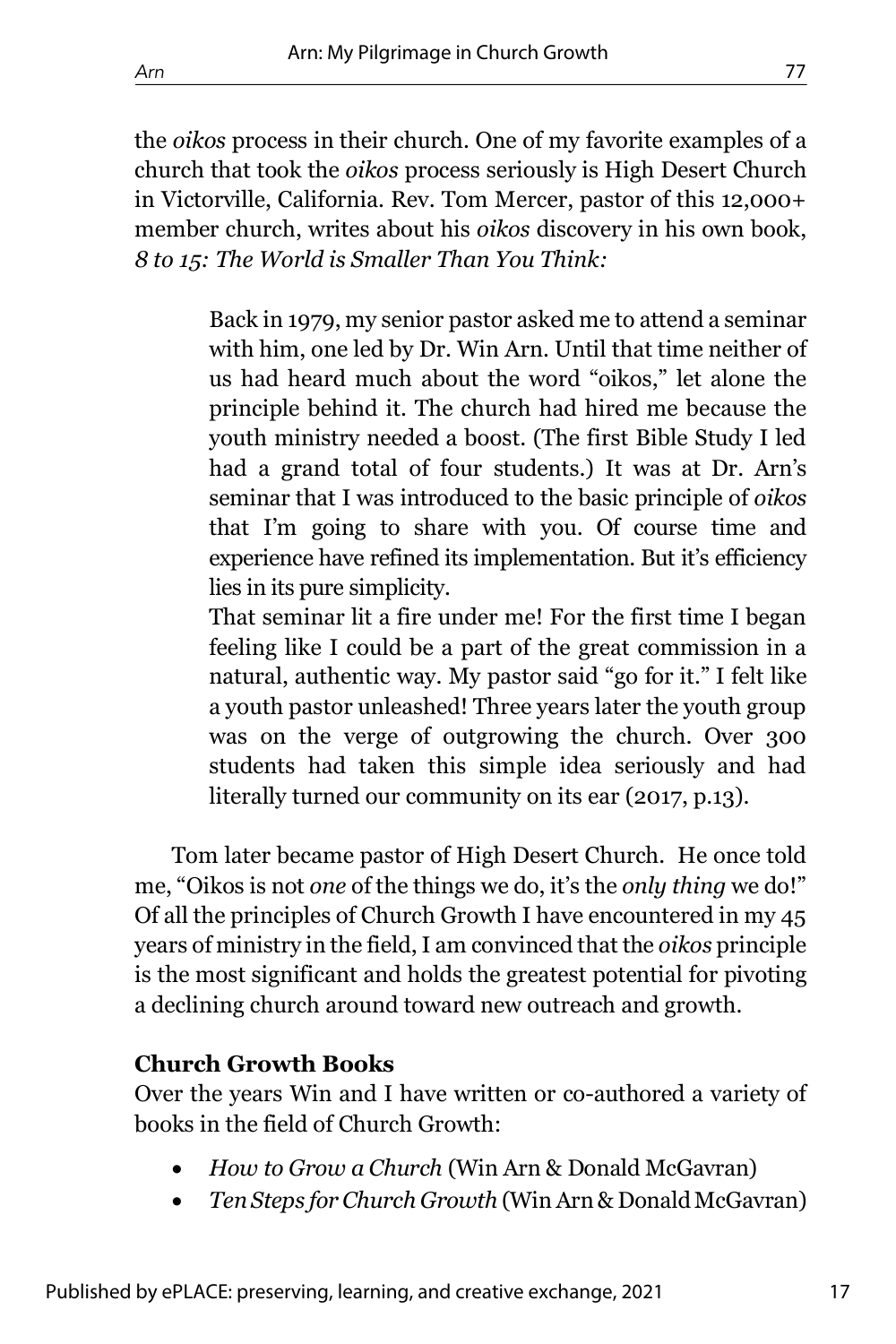- *Back to Basics in Church Growth* (Win Arn & Donald McGavran)
- *Growth: A New Vision for the Sunday School* (Charles Arn, Donald McGavran, Win Arn)
- *Who Cares About Love?* (Win Arn & Charles Arn)
- *The Master's Plan for Making Disciples* (Win Arn & Charles Arn)
- *The Pastor's Church Growth Handbook (Vol. I & 2)*(Win Arn)
- *The Church Growth Ratio Book* (Win Arn)
- *How to Start a New Service* (Charles Arn)
- *Side Door* (Charles Arn)
- *What Every Pastor Should Know* (Gary McIntosh & Charles Arn)

# **Other Church Growth Endeavors**

In preparing this article, I dug into my old files and pulled out a 48 page catalog listing products and services available through the Institute for American Church Growth in 1983. Here are a few of the resources we had a part in developing.

Advanced Church Growth Seminar. A 4-day leadership training conference held in Pasadena, California, once a year. We averaged several hundred pastors and denominational executives, including a regular contingent of Korean pastors who would fly over from Seoul. A fun fact: A free scholarship to this Advanced Growth Seminar was the grand prize each year in a class at Southwestern Seminary for the student who read the most Church Growth books. The winner, one year, was Rick Warren.

Celebration of Friendship. A planning kit to organize and promote a "Friendship Sunday" where members were encouraged to bring a friend to church. Included in the kit were posters, bulletin covers, booklets, and more. The Church Growth principle behind the idea of bringing a friend was that 75% – 90% of all new believers came to faith through a friend, neighbor, or relative. "Our attendance was up by 150 people," said a pastor in Bradenton, Florida, after using this resource, "with a total of 750 present. We had fifty-one first-time visitors."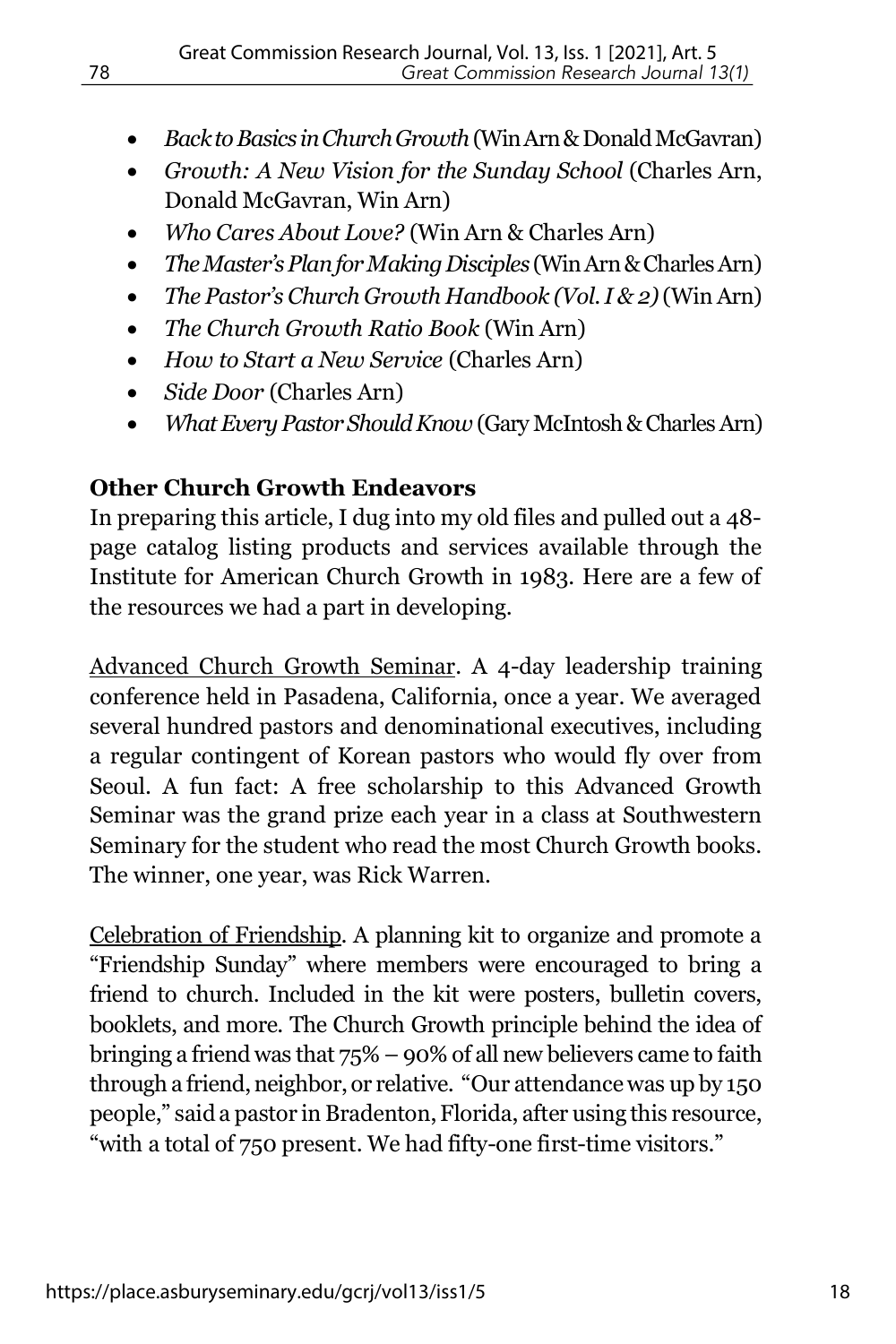Lifestyle Evangelism Growth-Focus Module. A 10-month special emphasis which a church could sponsor, including a one-day lay seminar on lifestyle evangelism, The Master's Plan for Making Disciples resource kit, the Celebration of Friendship planning kit, and unlimited consultation with Institute staff throughout the year. Calling in Love. A comprehensive planning kit to lead a church in organizing and conducting a community-wide telemarking strategy promoting an upcoming outreach event in the church.

A Shepherd's Guide to Caring and Keeping. A planning and training kit to help a church implement a strategy for integrating new believers into the church. It included a 26-minute video "See You Sunday," teaching notes with overhead transparency slides, and participant handouts to lead six training sessions in the church.

Celebrating God's Family. A comprehensive guide for planning a party to celebrate the joy of Christian community in a church. Bulletin covers, "We are a family" booklets, posters, balloons, and more.

The Caring System. A planning kit for a church to organize a personal follow-up system for visitors and other new member prospects. The essence of this kit was later integrated into a computer database after personal computers came along.

Member Assimilation Growth-Focus Module. Materials and guidance for a church to conduct a 10-month emphasis on incorporating members into active involvement and using their spiritual gifts. It included materials for a local church lay seminar, a 16-mm film "See You Sunday," and a planning kit for a celebration of God's family.

Church Growth Library. Current books related to Church Growth.

Growing in Love. A 13-week adult study of steps to become a more loving person and church, particularly to those outside of the Christian community. It featured complete leader's notes, overhead transparency slides, student workbooks, a video "Who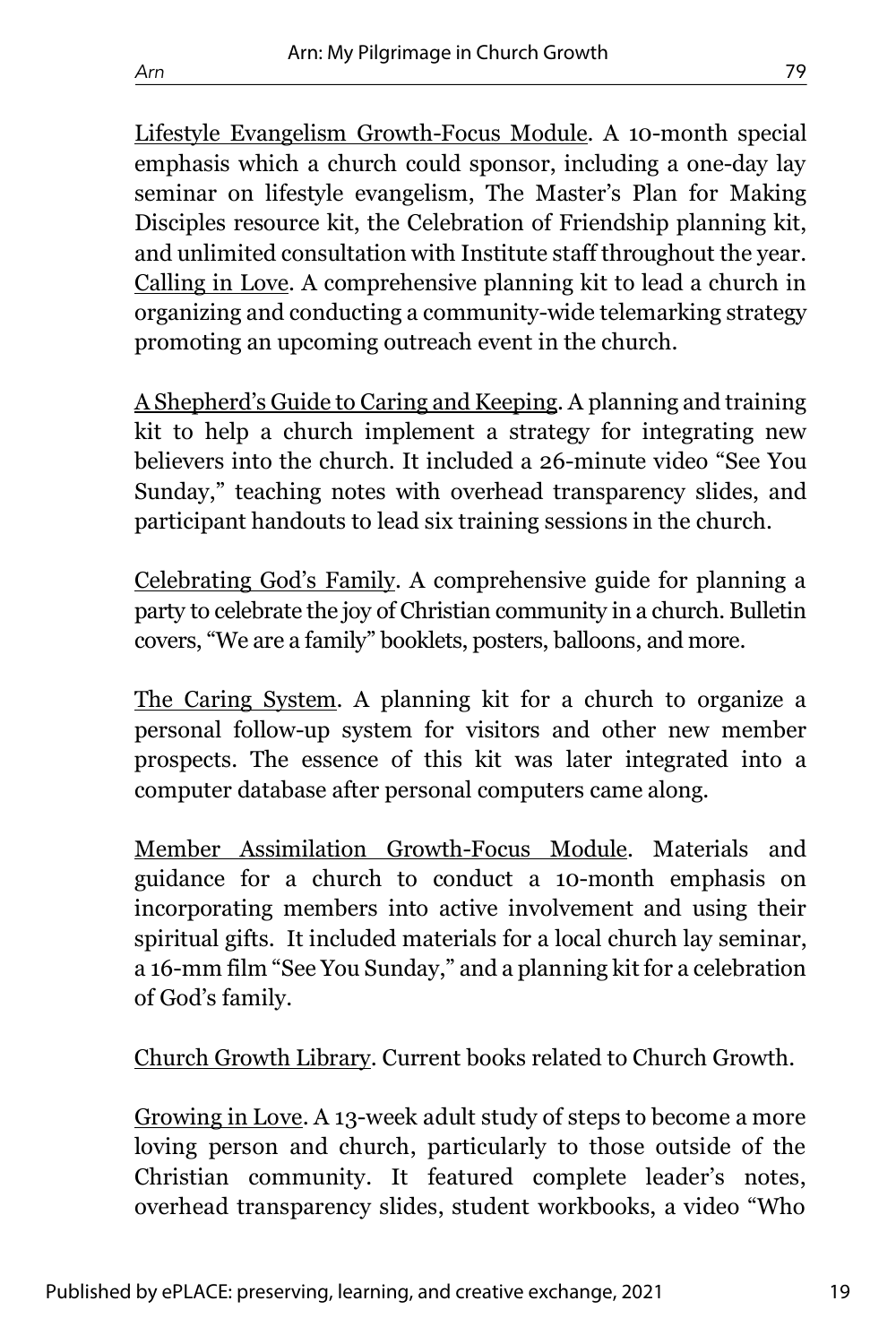Cares About Love?", and the book *Who Cares About Love* by Win and Charles Arn.

In His Steps…with Love. A planning kit for a church to sponsor a one-week emphasis where members ask the question, "What would Jesus do?" It included a task force planning guide, an application booklet, bulletin covers, 7-day diaries, and the 16mm film "In His Steps…".

Intentional Love 10-Month Growth-Focus Module. A church-wide emphasis on becoming a more loving church. This included a oneday local church seminar led by Institute staff, a 16mm film, member planning booklets, a taskforce leader's guide, and unlimited consultation with the Institute staff.

Celebration of Service. A taskforce planning guide to organize and promote a special Sunday celebration of lay ministry and service opportunities in the church.

Mobilizing Laity for Ministry. Material to lead a Ministry Discovery Seminar in a local church, including presentation notes and overhead transparency slides, participants' workbook, and a 16mm film "The Ministers."

10-Month Laity in Ministry Growth-Focus Module. An emphasis in a local church on the topic of lay ministry. It included a one-day church seminar led by the Institute staff, a planning kit to conduct a Celebration of Service Sunday, teaching materials to lead a Discover Your Ministry seminar, and unlimited consultation with the Institute staff.

Spiritual Gifts for Building the Body. A self- or group-study course exploring the spiritual gifts: what they are, how to discover them, and how to use them.

How to Build a Growing Sunday School. A six-week study for youth through senior adults. It included workbooks, a leader's guide, the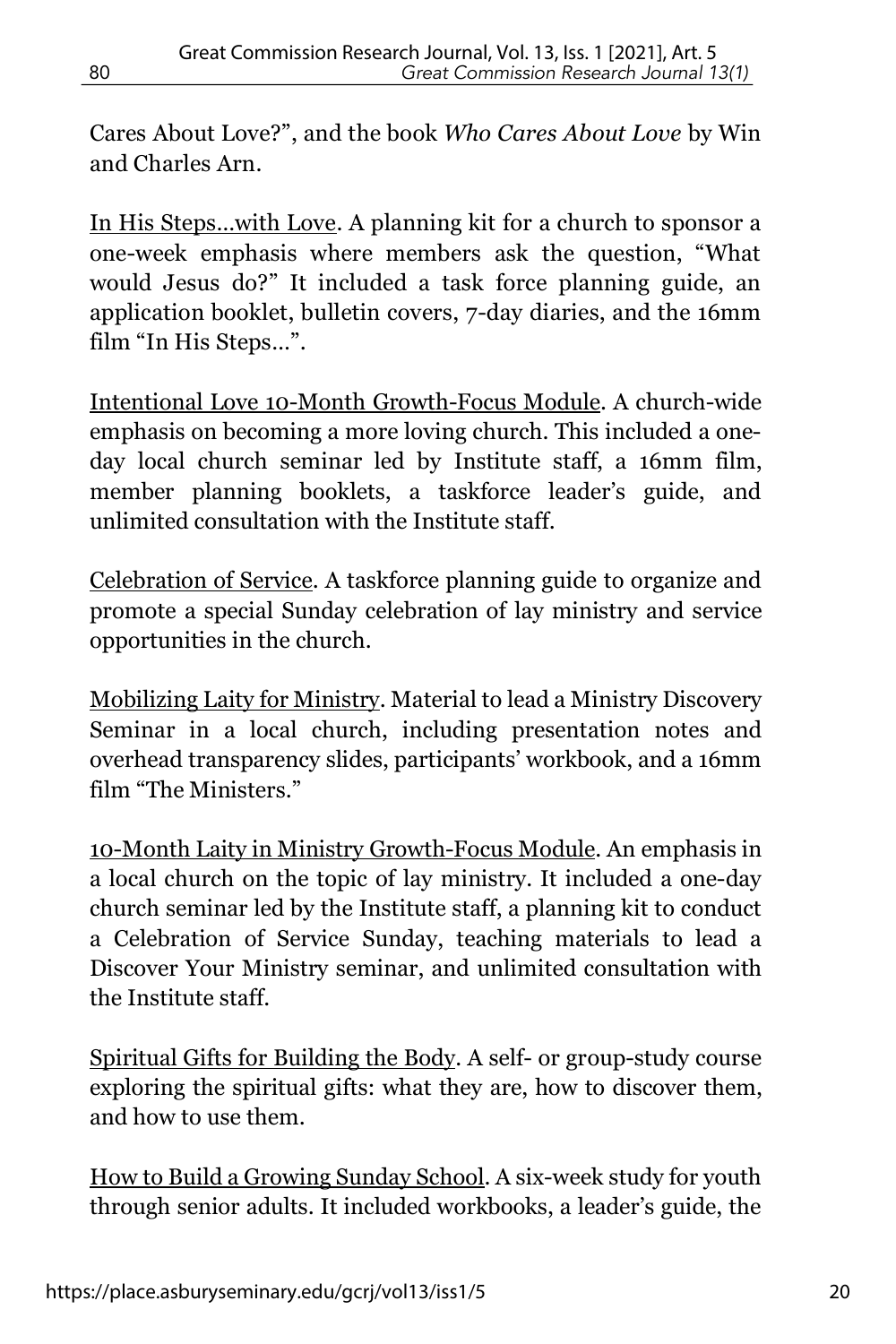videos "The Great Commission Sunday School" and "The Possibility Sunday School," the textbook *Growth: A New Vision for the Sunday School*, and a Sunday School growth game "Sunday School Growth Diagnostic Manual."

Exploring the Churches of the Revelation. Eight 5-minute films to complement a sermon series on the seven churches of Asia Minor.

Disciples in the Making. A 12-week adult study integrating six of the most popular "Chuck Bradley" videos. Complete leader's and student notes.

Sunday School Growth Seminar. A one-day seminar led in the local church or denominational region on the principles of Church Growth applied to the educational ministry of the church.

Sunday School Growth Game. A fun educational game that teaches Church Growth principles and their application for a church's Sunday School.

Love in Action 30-Month Church Growth Partnership. A long-term relationship between the Institute for American Church Growth and a regional group of churches. It included three on-site seminars, a variety of growth planning resources, Church Growth films, and unlimited consultation.

Church Growth Associate Training. Certification for pastors and denominational executives to present the seminars and training sessions developed by the Institute for American Church Growth.

Let the Church Grow. A 12-week adult study on Church Growth principles and how to apply them. It included complete leader's notes and student handouts.

A Church is Born. A 22-minute dramatic 16mm film featuring a church family who takes up the challenge to start a new church.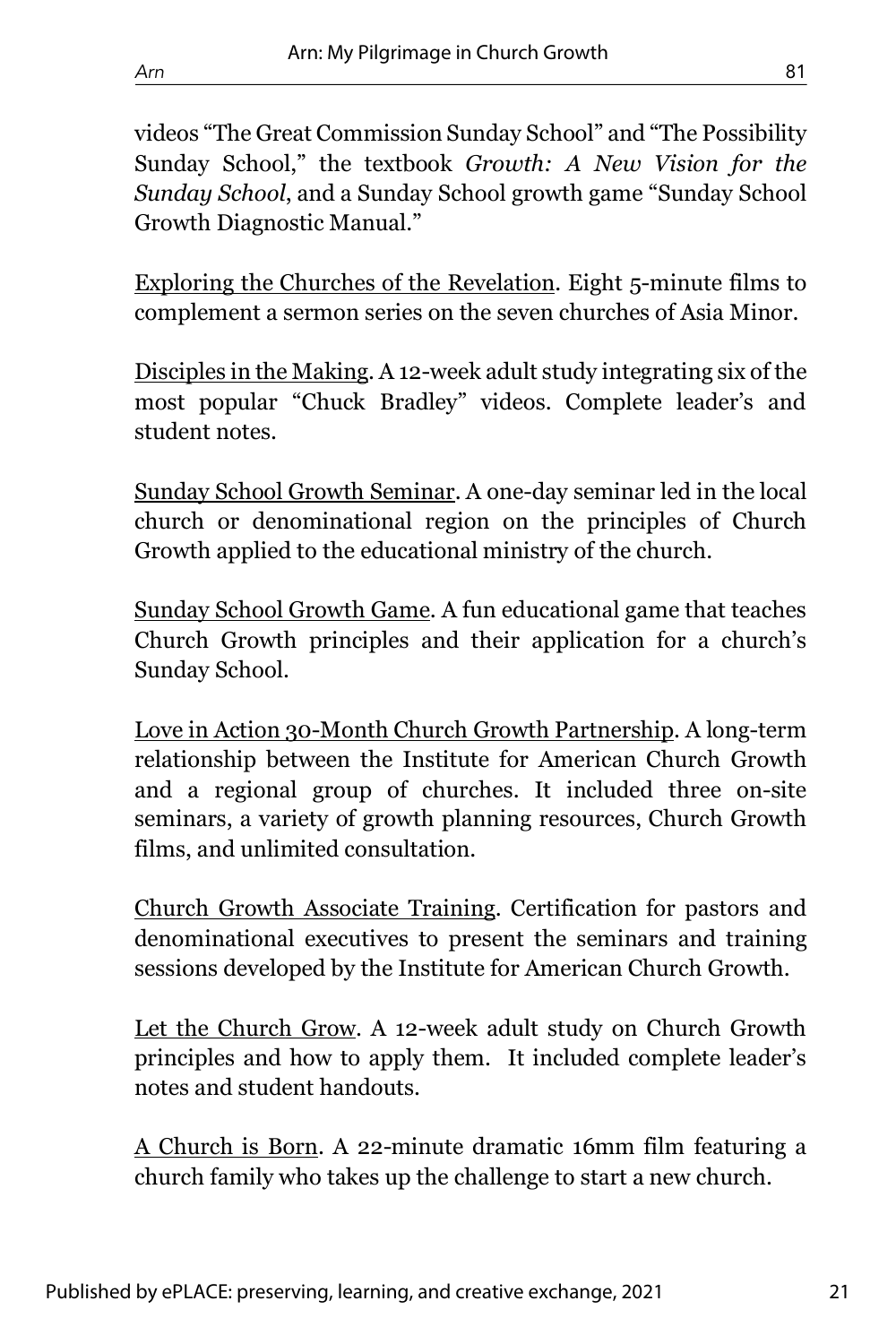Planned Parenthood for Churches. A 26-minute documentary film on church planting strategy and why more churches should get involved in starting a new church.

The Great Commission Church Planting Kit. A planning kit for denominational and regional church bodies to plant seeds among local congregation leaders to consider planting a new church.

Building the Church. A series of six 5-minute films to be integrated into a sermon series on the early churches.

Growth Opportunity Check-up. A do-it-yourself research tool for a local church to gather data, analyze, and then present the findings to the congregation in a State of the Church day.

## **The Next Decade**

We continued to seek out new ways to communicate Church Growth thinking for the next ten years or so. The Institute and Win Arn became fairly well-known among church leaders. My claim to fame was "Oh, you're Win Arn's son!" I remember the first time I spoke in front of a group of pastors ten years after I began my career in Church Growth research and writing (and only then because Win came down sick at the last minute). The thought of speaking as an authority on Church Growth to these men and women of God nearly paralyzed me, until Win said to me, "Remember, in the land of the blind, a one-eyed man is king." I used to recite that to myself for years each time I would stand up to speak.

Then one night I was at my mom and dad's place. Just before I was about to leave, my mom came into the living room and said, "I think something's wrong with Win." We went into their bedroom and Win was lying on top of the bed. He was conscious but speaking and moving very slowly. "I think we should call 911," my mom said, and we did. Win had had an aneurism. We spent the night at the Arcadia Methodist Hospital, and Win stayed in the hospital and later the rehab unit for several months. Thankfully, we had recently hired a Chief Operating Officer to help with the logistics of running the company. Win had once said to me, regarding his distaste for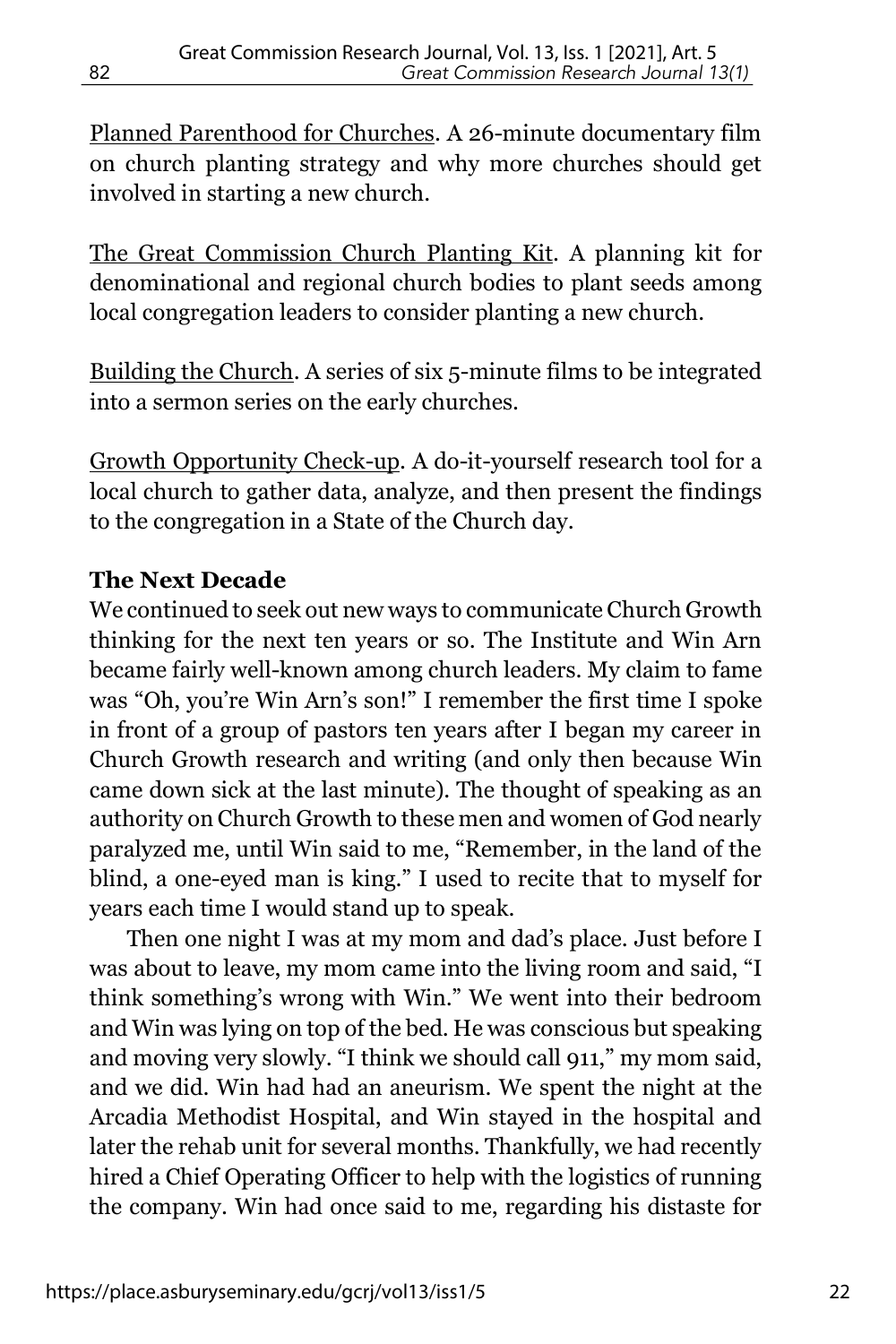administrative details, "You start out with a vision, and wind up running a business."

Win's genius was his visionary thinking. He spoke of his "stomach aches" when a new "baby elephant" (i.e., a Church Growth idea) was about to be born. My genius, if one could call it that, was to turn his ideas into reality. It was a good combination of gifts and it was a joy working in that role.

To the COO's credit, we kept the Institute alive for several years. But as the Church Growth movement peaked, it became more and more apparent that times were changing. Win recovered to some degree from his aneurism. Interestingly he retained a good deal of his passion for finding and meeting needs. But his passion narrowed from "Church Growth" to "senior adults." His focus was not on taking care of old people, but on *reaching* unchurched older adults and applying the principles of Church Growth to this new target audience. The Institute promoted this new focus of helping churches develop a growth consciousness for reaching older adults. From the time Win recovered from his stoke to the time he retired ten years later, he and I became authorities in the field of growing an older adult ministry. (There was that one-eyed king again.) Just as Win had taken the principles of Church Growth and applied them to the American church, and later applied them to Sunday School, we began applying Church Growth principles to older adult ministry. This new focus included:

#### Books

- *Catch the Age Wave*
- *White Unto Harvest*
- *Live Long and Love It*
- *The New Senior*

#### Films/Video

- "How to Grow a Senior Adult Ministry"
- "Finding Your Ministry in the Age Wave"
- "New Life in the Age Wave
- "In His Steps in the Age Wave"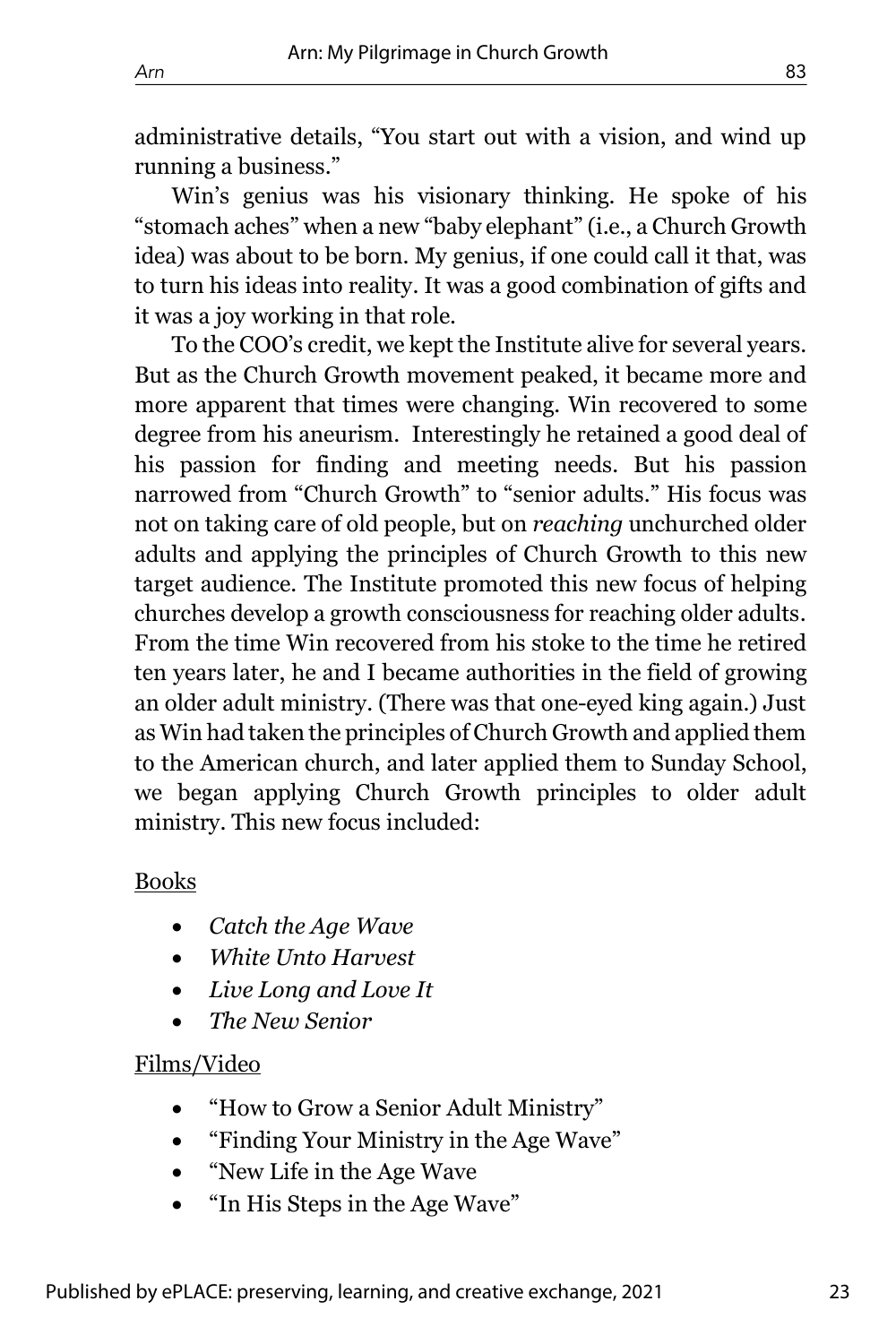• "Finding the Right Friendships in the Age Wave"

# Curriculum

- The Grand Way
- Starting a L.I.F.E. Club in Your Church

# **In Conclusion**

While doing research for this article, I ran across a short essay Win Arn submitted to a contest sponsored by the U.S. Post Office. He wrote it several years after his aneurism and it is a good reminder to us of defining our priorities past, present, and future…

# *Travel Lightly* by Win Arn

Have you ever seen a hearse pulling a U-Haul trailer? No, you can't take it with you!

It's so easy to become attached to things. But living abundantly does not mean accumulating extravagantly. The book of Ecclesiastes says: "To everything there is a season...a time to be born, a time to die...a time to keep and a time to cast aside..." Healthy aging means entering the season of casting aside.

In the six years following a stroke I have learned much about what to keep and what to cast aside:

- *People are more important than things.* Given a choice of accumulating friends or accumulating objects, people win out every time.
- *Giving is more important than receiving.* The joy of helping others far exceeds the novelty of new acquisitions.
- *Productivity is more important than activity.* I am spending my time in ways that will leave something behind when I'm gone.
- *Health is more important than gratification.* It's easier for me to say "no" to a double banana split. Although it still takes effort!

So, what do I keep...and what do I toss? I keep what helps me practice these priorities, and helps me travel lightly.